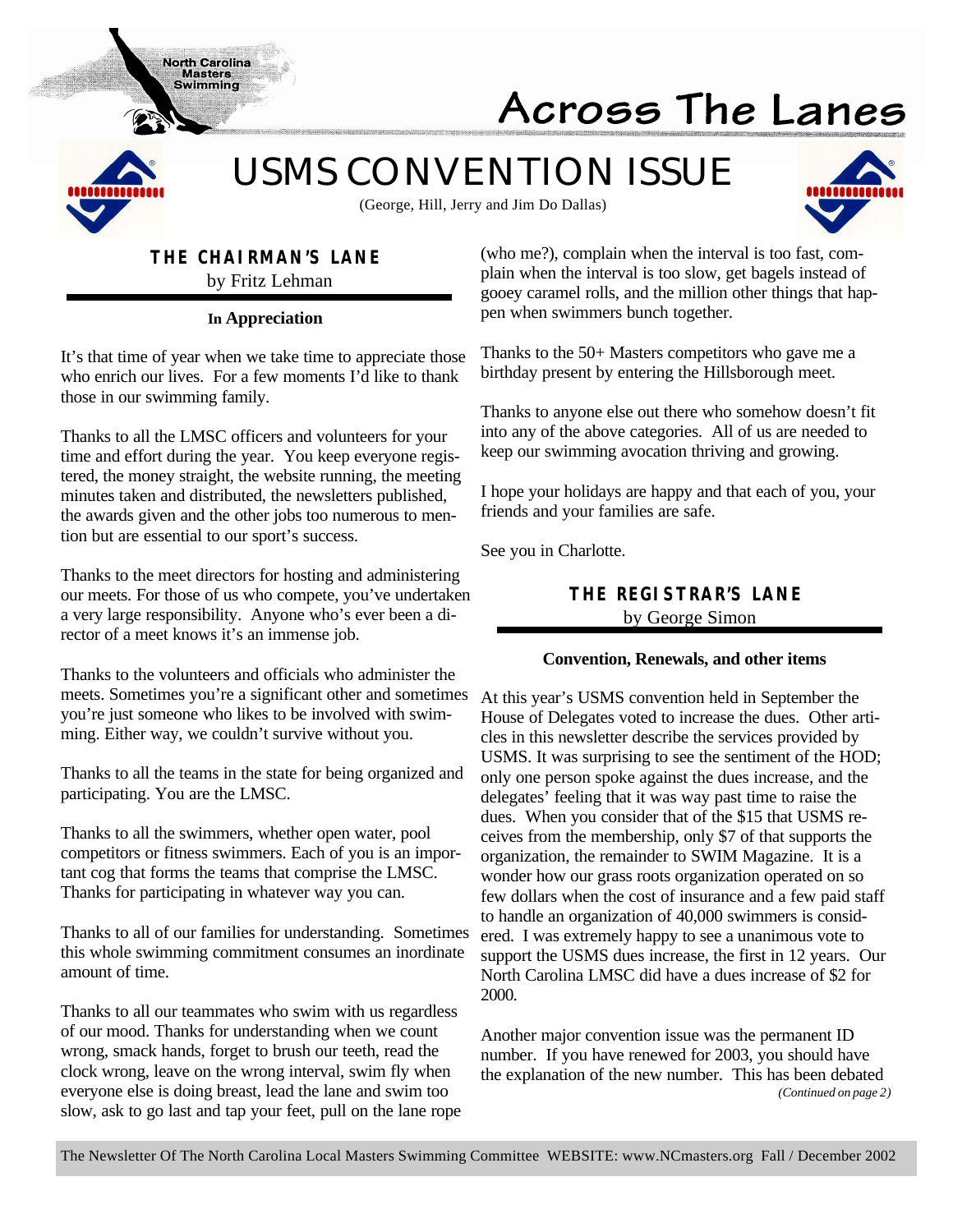#### *(Continued from page 1)*

and requested over several years. As a registrar, I could see a need to be able to track people, their history and records over the years, especially those that have name changes or who transfer to another LMSC. Should you not renew one year, join back in another, or move to another state, your permanent ID will remain the same. Working behind the scenes as your registrar, I was very vocal about the absence in the permanent ID of a person's date of birth or social security number. The new ID is a totally random alpha numeric with only two digits changing every year.

Registration renewals for 2003 are now due. Since most teams that hold swim practice require insurance, it is a USMS and its insurance company requirement that 100% of the membership hold a current USMS registration for theinsurance to be in effect. Please be sure you renew before the end of the year in order that you can participate at swim team practice sessions.

Also, please keep your registrar informed of address or email changes. I attempt to communicate important North Carolina Masters Swimming information to our membership via e-mail. I am experiencing address changes from 9 to 10 percent of our membership with bounced e-mails. Just send a note to registrar@ncmasters.org when you have a change. If it is a street address change, I will forward it so you will continue to have your *SWIM* Magazine and *ACROSS THE LANES* newsletter sent to the proper address. Thus far on the renewals received, less than 50% of those who have e-mail addresses have indicated that they are willing to receive their newsletter via e-mail. Accordingly, we will continue to have them bulk mailed to our membership.

#### **THE SECRETARY'S LANE** by Jerry Clark

ANNUAL MEETING Local Masters Swim Committee for North Carolina October 12, 2002

Present: Fritz Lehman, Mitch Mitchell, Jerry Clark, Beverly Amick, Suzanne Bonitz-Robbins, Jeannie Mitchell, Rick Bober and Bernie White.

Minutes of the previous LMSC for NC Meeting were unanimously approved.

Registration total as of this date is 674. The PEAK team in Asheville has disbanded, and the new team in that area will be the Western NC YMCA as of January 1, 2003. Regis-

tration fee for all USMS members for 2003 will be \$30.00 annually. Also announced was that permanent registration numbers will be assigned starting with the 2003 registration process.

The Treasurer's report shows that the checking account balance is \$6,699.03, and our certificate of deposit is \$4,275.74, for a total of \$10,974.77 on deposit.

Discussion regarding the LMSC for NC standing committees was held. Of the seven committees (meet management, records, fitness, risk management, registration, officials and nominating), only a few have been staffed or active during the past several years. Mitch Mitchell will lead a group in reviewing our committee needs and recommend a new structure at our next meeting in January 2003.

Elections of LMSC officers does not take place this year, but will be held in 2003.

New Business:

Highlights of decisions of the US Aquatic Sports convention were reviewed (measurement of pools, proof of age for records, dues, etc.)

An option to receive our newsletter each quarter by email will be given to all our registrants. It is hoped the savings can be used to offset the costs to send delegates to the annual convention.

Fritz is composing a LMSC calendar of events for 2003

We reviewed and approved the categories and process for nomination people for Annual Awards for The LMSC for NC:

**Outstanding Swimmer – Male and Female** : Awarded for top ten finishes in the three most recently completed swimming seasons where top ten results have been announced by USMS. For example: outstanding swimmer for the year 2002 will be derived from the top ten results in Long Course Meters 2002, Short Course Yards 2002, and Short Course Meters 2001. Short Course Meters 2002 would not be used since the results would not have been published before the outstanding swimmer award is presented. Points are awarded as follows: 1<sup>st</sup> place = 11 points,  $2<sup>nd</sup>$  place = 9 points,  $3<sup>rd</sup>$  place = 8 and down to 10<sup>th</sup> place = 1 point. No points would be awarded for relays. A final outstanding swimmer score will be calculated by summing all points across the three seasons. The male and female with the highest total score will be the outstanding swimmers. The *(Continued on page 3)*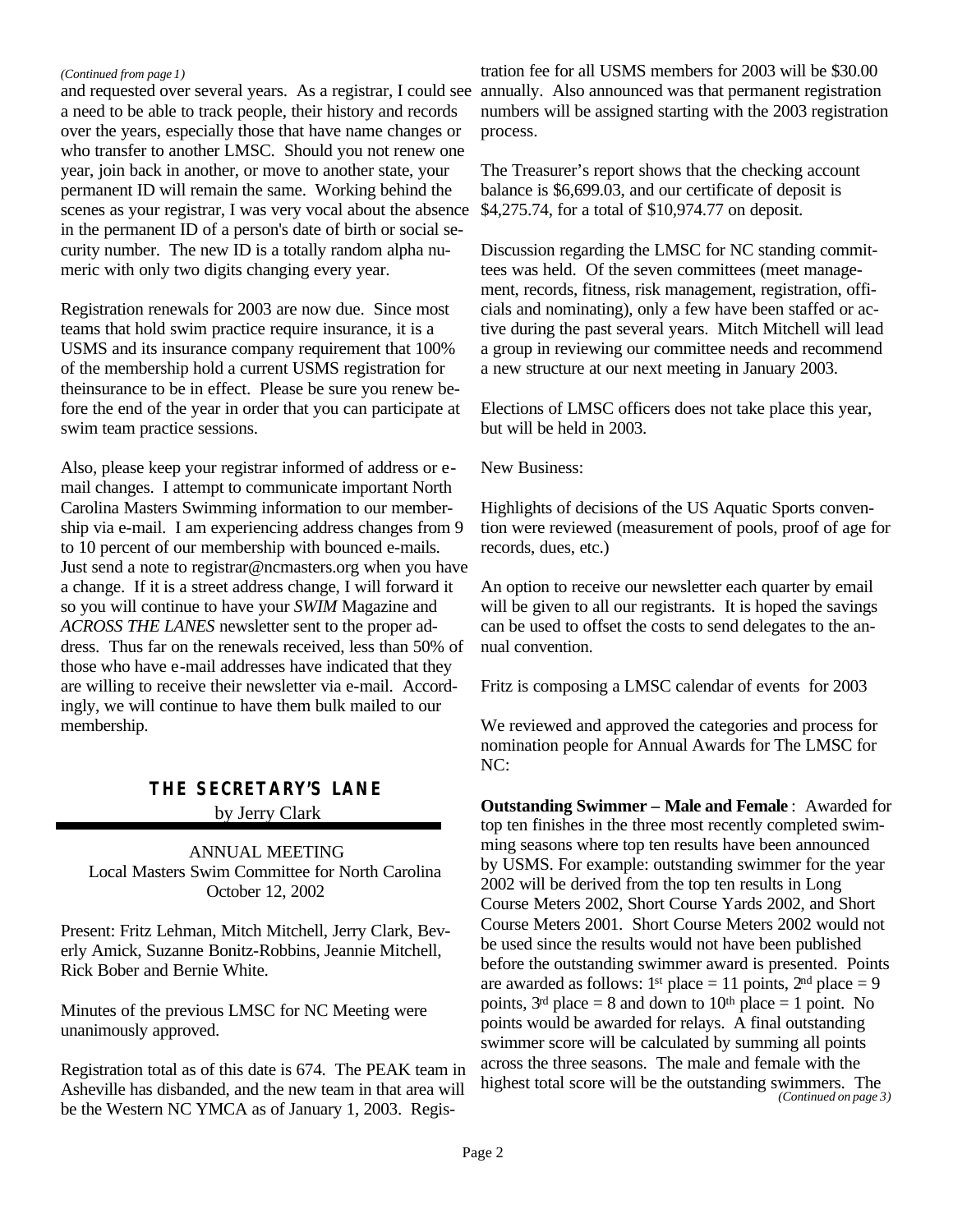#### *(Continued from page 2)*

only exception is that a swimmer may not win this award in two consecutive years. Since the award is based purely on points awarded on top ten swims, no nominations are necessary.

**Inspirational Swimmer** – The winner of this award does not have to be a competitive swimmer. Swimmers, coaches, officials, or any other type of volunteer may be nominated. To be considered for the honor, a person must be nominated by a peer before December 15th of the award year. A nomination must include a letter describing how the nominee has been inspirational and the impact this person has had on the NCMS community. This letter should be no longer than 500 words.

**NCMS Newcomer** – To be considered for this award, a person must have registered with the NCMS for the first time in the award year and be nominated by a peer before the December 15th of the award year. A nomination must include a letter describing activities of the nominee in their first year and how they have had an impact on the NCMS community. This letter should be no longer than 500 words. Anyone that has been registered with NCMS at any time in the past is not eligible for this award.

The Inspirational and Newcomer awards will be selected from the nominees by a committee chaired by the Vice Chairman of our LMSC, two board members, and two non-board members. The committee will be selected by the board during the October annual meeting. Nominations for all awards should be emailed to Fritz Lehman at fritz.lehman@sas.com or mailed to him at 439 Pebble Creek Drive, Cary, NC 27511-5419.

A dual meet in October 2003 was proposed by Fritz and was approved. The contestants will be NCMS swimmers who reside in the west side of the state versus the NCMS swimmers who reside in the east side of the state. Each team will swim in a 25 meter course located in it's respective side of the state. Both meets will commence at the same time on the same day with the same order of events. Results will be sent back and forth dur-available. ing the competition so that each side is aware of the point standings as the day progresses. The LMSC treas-Brian Weischedel of Raleigh volunteered to put on a ury will reimburse each side up to \$500.00 for its receipted expenses.

A weekend swim camp at a location to be agreed upon was proposed by Fritz for the weekend of November 89, 2003. This would be a USMS Coaches Mentor Clinic, and we hope to have 2 USMS Mentor coaches to conduct the clinic. One self imposed requirement is that a Saturday evening party be held as part of this weekend event. The aquatic center in Charlotte has said that should the clinic be held here, it will work with us on a reasonable charge for the pool if the clinic commences at or after 11:00am on Saturday, and further, that it will open the pool Sunday morning just for this group.

Hill Carrow has been asked to conduct a thorough review of our by-laws and to come back to our board with recommendations for revisions. Any suggestions should be sent to Hill at hcarrow@sportsproperties.com as soon as possible.

Fritz has suggested a monthly conference call among the officers of our LMSC, and he will institute these at an agreed upon time and date.

The minutes for this meeting will constitute the Annual Report of our LMSC and will be forwarded to the national office of USMS.

It was unanimously approved to renew our domain name for five years at a total cost of \$115.00.

All Masters must include their USMS registration numbers entering meets in NC in 2003. This unique identification will substantially improve record keeping throughout North Carolina, Dixie Zone, USA and FINA.

Budget matters were discussed. The focus was that all income is to be given to the treasurer, and that all expenses be submitted to treasurer for reimbursement. All present wanted to be sure all income, as well as all expenses, is reported, for we have to file an annual financial report with USMS.. The LMSC chairperson will be an added signatory to the bank account to help provide for timely reimbursements should the treasurer not be

SCM meet in Hillsborough, NC on November 9, 2002. Fritz agreed to assist him with that job, and it was unanimously approved to sanction the meet, subject to our Registrar validating the necessary items to issue a sanction.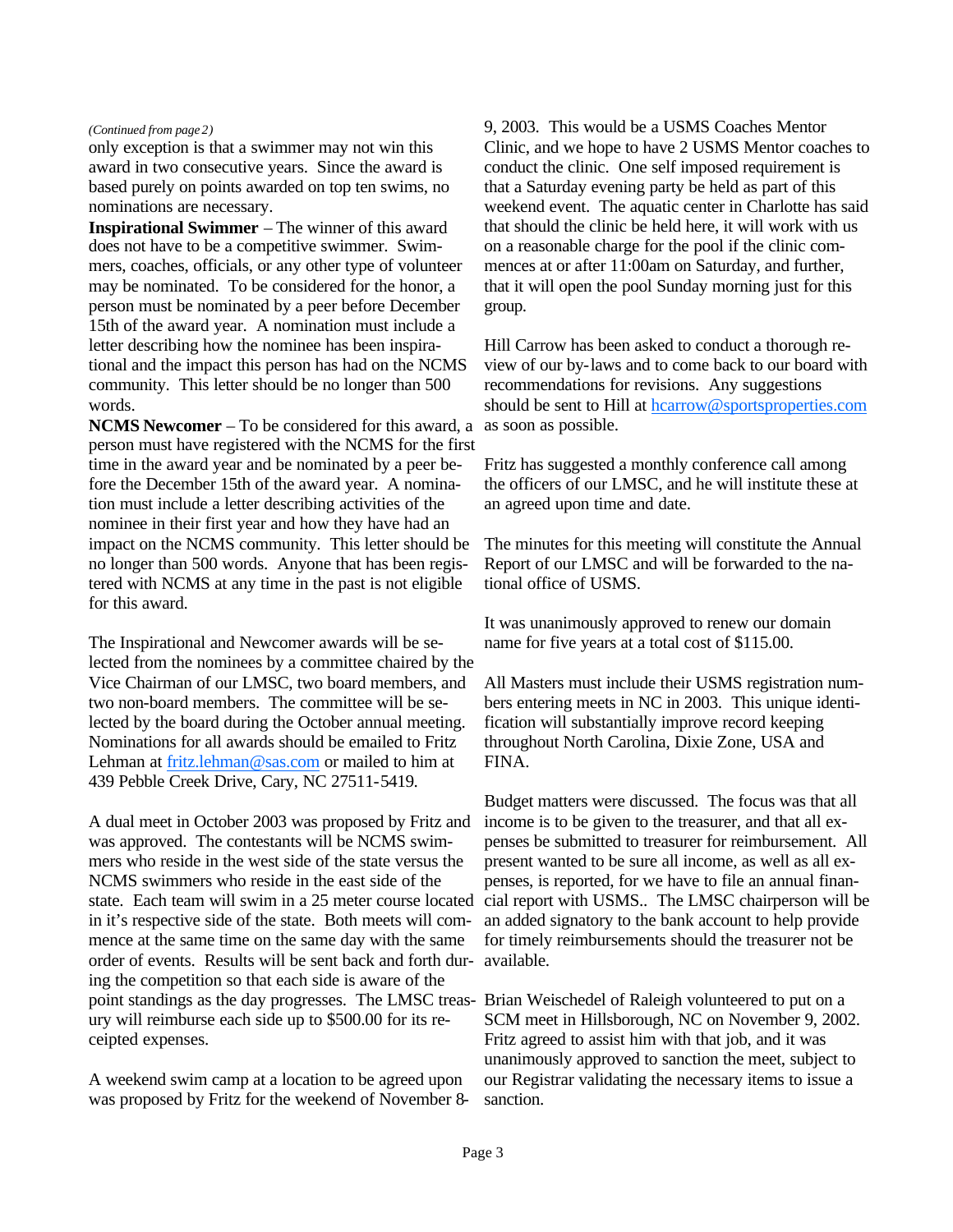## **There's No Biz Like Swim Biz**

By Jerry Clark

While at the US Aquatic Sports convention in September, Jim Enyart, George Simon and I attended a talk by Mike Collins about coaching. Mike is the Masters coach at Nova Aquatics in Orange County (Los Angeles), California. He assumed that new position just a few months ago. His group has grown from 6 to over 150 members since he arrived. He previously coached Masters clubs at Davis, CA and at UCLA. Mike has also coached Masters swimmers several times at the Olympic Training Center in Colorado Springs, Colorado.

George, Jim and I were quite impressed with Mike's hour-long presentation. George wondered out loud if we might have Mike make a video for our LMSC whenever he presented the same lesson in the future. I decided to ask Mike. He replied that he would be offering the same talk in Seattle in October. He'd agree to send us a copy if we'd arrange for the video taping and pay for it. The idea took on a larger proportion, for Mike decided to hire a professional video person to not only film his spoken presentation, but the entire two-day clinic. The final version will be sent to us in DVD form, and we expect to receive the package of DVD's in the near future. His lecture and instructions for both the long axis and short axis strokes will be included.

Our chairman Fritz Lehman has agreed that this video can be copied and delivered to all our clubs throughout North Carolina. There will be no charge for it. We hope all the clubs will show it to their swimmers, and I'm confident that everyone will find it fun to view, enlightening as to how to train smarter, and energizing as you prepare your swimming plans for the coming year.

There is one written requirement for anyone receiving Coach Collins' DVD. You will have to sign an agreement that you won't use it for commercial purposes. Our LMSC has made that commitment to Mike. We are getting the DVDs at a very attractive price because we helped originate the idea. I hope every Masters swimmer in North Carolina will take advantage of the opportunity to learn from one of swimming's extraordinary instructors. We'll get these out to the clubs just as soon as they arrive and can be copied; the clubs can then make either DVD or VHS copies for individuals.

Happy holiday season to all.

#### **USMS Fitness Swim Events** By David Grilli USMS Fitness Committee

Welcome 2003 by checking out the new Fitness events presented by the USMS Fitness Committee. The first one is a collection of virtual swims created by Master's teams throughout the United States. Use your practice or lap yardage, converted to miles, to conquer waterways all over the country, including some you might never want to actually swim. There will be a description of each swim along with photos and a chart. Some have distance choices. A swim in your state may already be in the bank of swims or be planned for the near future. Collect your swims and send them in at the end of the year for a personalized certificate. A shirt with the logo above is also available. It's easy to log your yardage every time you swim, and it is beneficial to your fitness program to know how much you are swimming.

The Committee's second swim is a 30-minute postal swim. This is a non-competitive way to swim for 30 minutes and compare your time with the rest of the country. Do the swim as many times as you wish and send in your best time by the end of 2003. This event will not start until January but feel free to try a 30 Minute Swim on your own in 2002 as preparation for the Hour Swim in January.

The third event ran this year and will be repeated in next year. The "Check-Off Challenge" gives you a chance to try all the recognized swimming events, anywhere, anytime. Check them off on a custom t-shirt. All the information you need for these events will be on www.USMS.org/fitness/ by mid-December.



Jerry Clark at the USAS / USMS Convention Leadership Table with USMS Webmaster Jim Matysek, RAM Award winner Carolyn Boak, and Debbie Cavanaugh of Florida.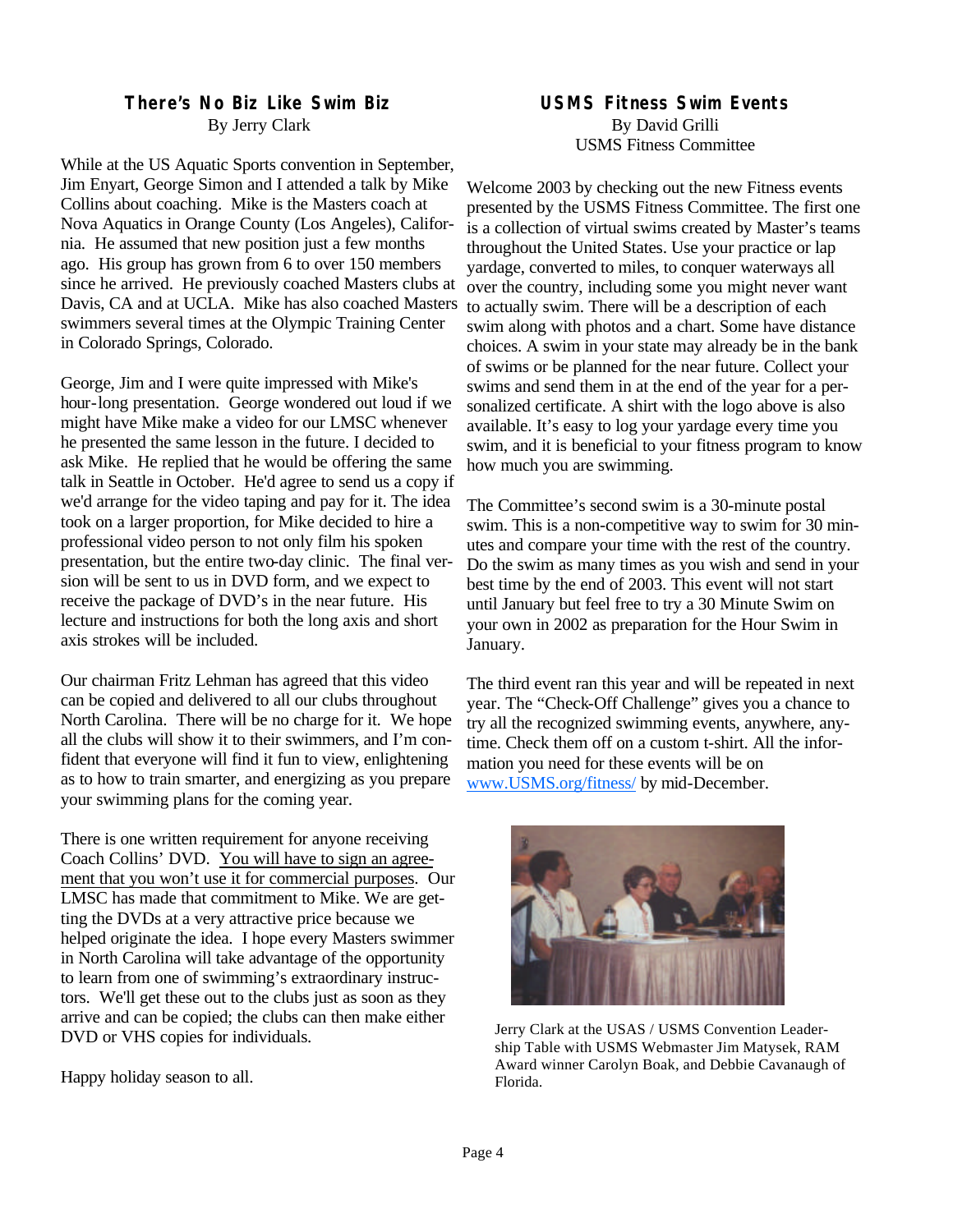#### **USMS 2002 TOP TEN FOR LONG COURSE METERS**

Congratulations to the following swimmers for placing in the USMS Top Ten for the 2002 long course season. For more information on USMS Top Ten, visit the USMS web site at http://www.usms.org. Each person on this list is eligible to purchase a Top Ten patch with stroke segment. To order a patch send \$5 to Thomas Gorman at 3369 Desota Ave., Cleveland Heights, OH 44118. Stroke segments are \$1.25 each.

Special recognition to Sally Newell, Richard Bober, Bob Jennings, John Kortheuer, Clarke Mitchell, and Boyd Campbell who placed first in the nation for their age group in one or more events. Also, a national  $1<sup>st</sup>$  place went to the  $120+$ 200 mixed medley relay with swimmers Heather Hageman, Bob Jennings, Henry Stewart and Vanessa Everett.

If your name or an event is missing from this list, please contact Ceil Blackwell at 4305 John Rencher Wynd, Raleigh, NC 27612 (919 787-8324) or e-mail to ceilb@aol.com.

| Age<br>Group<br>Women | Swimmer                | Place / Event                                                                                                                                             |
|-----------------------|------------------------|-----------------------------------------------------------------------------------------------------------------------------------------------------------|
| $19 - 24$             | Kelly Alexander        | 5th 400M Free, 6th 100M Fly, 8th 200M Free                                                                                                                |
|                       | Melanie J Deal         | 3rd 200M Back, 4th 200M Breast, 5th 50M Back 5th 100M Back,<br>7th 100M Breast                                                                            |
|                       | Vanessa Everett        | 2nd 400M Free, 5th 200M Free, 6th 100M Free                                                                                                               |
|                       | Cynthia Nagle          | 6th 200M Breast, 9th 100M Breast                                                                                                                          |
| 25–29                 | Christy Hall           | 3RD 1500M Free, 4th 200M Free                                                                                                                             |
|                       | Jennifer Stringer      | 2nd 100M Free, 4th 200M Free                                                                                                                              |
| $30 - 34$             | Heather M Hageman      | 2nd 50M Free, 4th 50M Fly, 6th 100M Free, 7th 50M Back                                                                                                    |
| $35 - 39$             | Danielle Pender        | 8th 50M Breast                                                                                                                                            |
| $40 - 44$             | Ruth Battle            | 6th 50M Free, 9th 100M Free, 9th 50M Fly                                                                                                                  |
| 45-49                 | Beverly O Amick        | 4th 100M Fly, 7th 800M Free, 7th 200M Fly, 8th 400M Free,<br>8th 1500M Free                                                                               |
| $50 - 54$             | Sandra G Cathey        | 9th 200M Fly                                                                                                                                              |
| $55 - 59$             | Jeannie Mitchell       | 2nd 50M Back. 2nd 100 M Back, 4th 200M Back, 6th 400M IM,<br>10th 100M Fly                                                                                |
| 65-69                 | Sandra Kremer          | 4th 200M Breast, 6th 50M Breast, 8th 800M Free,<br>9th 400M Free, 9th 100 M Breast                                                                        |
|                       | Sally N Newell         | 1st 50M Breast (45.81), 1st 100M Breast (1:43.16),<br>2nd 50M Back, 2nd 100M Back, 2nd 200M Back 2nd 200M IM,<br>5th 50M Free, 7th 50M Fly, 8th 100M Free |
|                       | Suzanne Robbins-Bonitz | 5th 50M Back, 6th 100M Back, 7th 200M Back                                                                                                                |
| Men                   |                        |                                                                                                                                                           |
| 19-24                 | Jon Gellin             | 4th 200M IM, 7th 100M FLY                                                                                                                                 |
|                       | Sean Stringer          | 7th 100M Back                                                                                                                                             |
| $35 - 39$             | Bob Jennings           | 1st 200M Breast (2:36.09), 3rd 100M Breast, 4th 50M Breast,<br>5th 200M IM                                                                                |
|                       | Henry Stewart          | 2nd 50M Free, 6th 100M Fly, 8th 50M Fly, 10th 100M Fly                                                                                                    |
| $40 - 44$             | Fritz E Lehman         | 2nd 50M Back, 2nd 100M Back, 4th 100M Free, 7th 50M Fly                                                                                                   |
| $45 - 49$             | Kevin L Facchine       | 9th 800M Free                                                                                                                                             |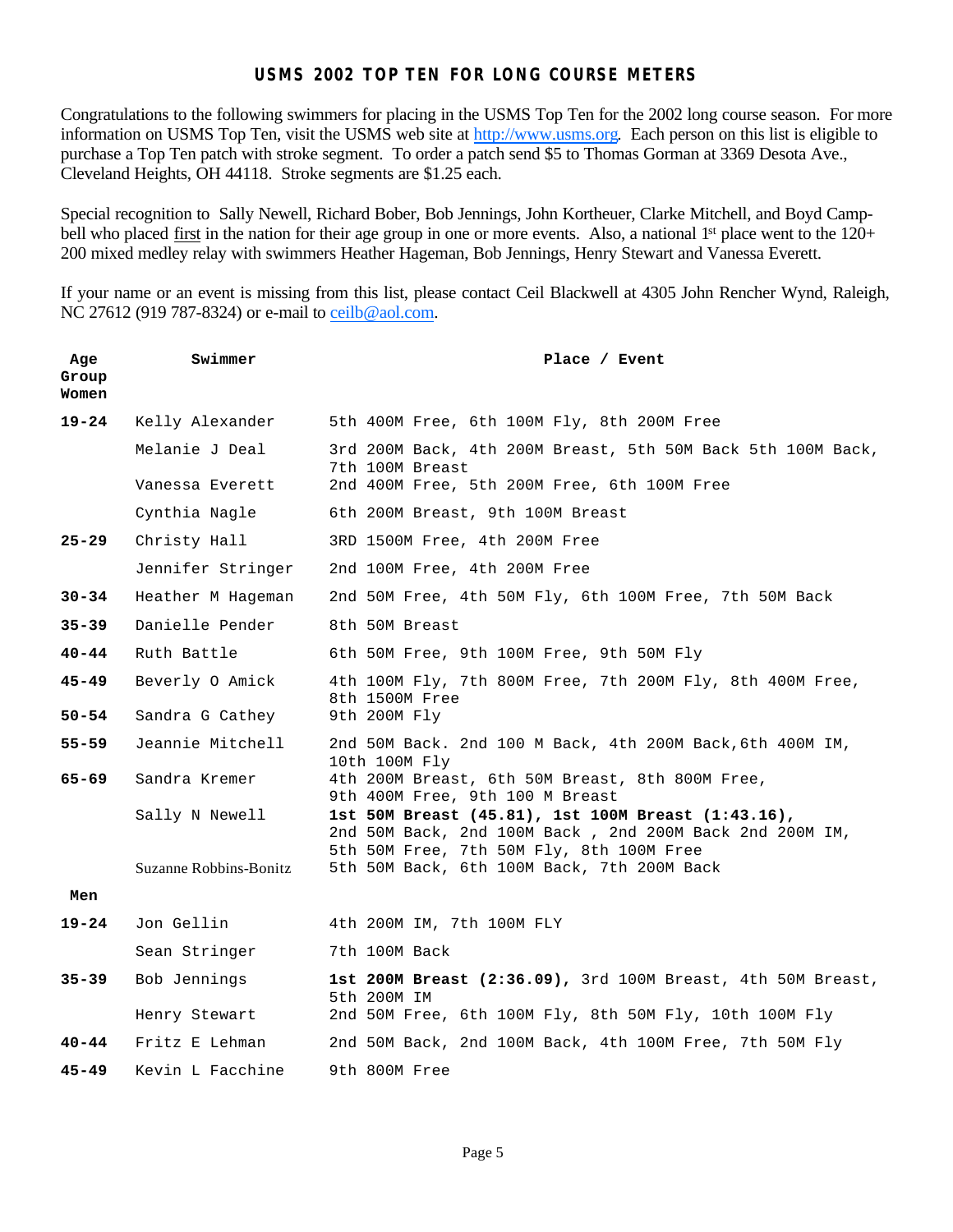### **USMS 2002 TOP TEN FOR LONG COURSE METERS (Continued)**

| $50 - 54$     | Richard S Bober   |                                                                        | $1^{st}$ 100M Back (1:07.84), 2 <sup>nd</sup> 50M Back, 4 <sup>th</sup> 200M Back                                                                                                                      |  |
|---------------|-------------------|------------------------------------------------------------------------|--------------------------------------------------------------------------------------------------------------------------------------------------------------------------------------------------------|--|
|               | George L Coxhead  |                                                                        | 9 <sup>th</sup> 400M IM, 10 <sup>th</sup> 200M Breast                                                                                                                                                  |  |
| 65-69         | Jerry Clark       |                                                                        | $2nd$ 400M Free, $2nd$ 800M Free, $3rd$ 50M Free, $3rd$ 100M Free,<br>4 <sup>th</sup> 200M Free, 5 <sup>th</sup> 50M Breast                                                                            |  |
| $70 - 74$     | John Kortheuer    |                                                                        | $1^{st}$ 50M Breast (39.69), $2^{nd}$ 100m Breast, $2^{nd}$ 200M Breast                                                                                                                                |  |
|               | Clarke E Mitchell |                                                                        | $1^{st}$ 50 M Back (37.88), $1^{st}$ 100M Back (1:25.98),<br>$1^{st}$ 200M Back (3:18.13), 2 <sup>nd</sup> 50M Fly, 7 <sup>th</sup> 400M Free,<br>9 <sup>th</sup> 100M Free, 9 <sup>th</sup> 200M Free |  |
|               | Dick Webber       |                                                                        | $5^{\text{th}}$ 50M Fly, 8 <sup>th</sup> 50M Free                                                                                                                                                      |  |
| 75-79         | Vester Boone      |                                                                        | $9th 800M$ Free                                                                                                                                                                                        |  |
| $90 - 94$     | Boyd C Campbell   |                                                                        | $1^{st}$ 50M Back (1:33.16), 2 <sup>nd</sup> 100M Free, 2 <sup>nd</sup> 50M Back,<br>$2nd 100M$ Back                                                                                                   |  |
|               | <b>RELAYS</b>     |                                                                        | Place / Team Members                                                                                                                                                                                   |  |
|               | Women             |                                                                        |                                                                                                                                                                                                        |  |
|               | 160+ 200M Medley  | Stott)                                                                 | 10th (Jeannie Mitchell, Mary Sansbury, Beverly Amick, Kim                                                                                                                                              |  |
|               | Men               |                                                                        |                                                                                                                                                                                                        |  |
|               | 160+ 200M Medley  | art)                                                                   | 1st (Fritz Lehman, Bob Jennings, Kevin Facchine, Henry Stew-                                                                                                                                           |  |
|               | 240+ 200M Free    | 2nd (Jerry Clark, Hill Carrow, Richard Kitchell, Dick Webber)          |                                                                                                                                                                                                        |  |
|               | 240+ 200M Medley  | 2nd (Clarke Mitchell, Joel Jacobs, Richard Kitchell, Jerry<br>Clark)   |                                                                                                                                                                                                        |  |
|               | 320+ 200M Free    | 3rd (Boyd Campbell, Jim Scherbarth, Dick Webber, Harold Hoff-<br>man)  |                                                                                                                                                                                                        |  |
|               | Mixed             |                                                                        |                                                                                                                                                                                                        |  |
|               | 120+ 200M Medley  | 1st (Heather Hageman, Bob Jennings, Henry Stewart, Vanessa<br>Everett) |                                                                                                                                                                                                        |  |
|               | 200+ 200M Medley  | 9th (Fritz Lehman, Mary Sansbury, Kim Stott, Jerry Clark)              |                                                                                                                                                                                                        |  |
|               | 200+ 400M Medley  | Clark)                                                                 | 3rd (Clarke Mitchell, Sandra Cathey, Beverly Amick, Jerry                                                                                                                                              |  |
| 240+ 200 Free |                   | Kitchell)                                                              | 3rd (Mary Sansbury, Sally Newell, Jerry Clark, Richard                                                                                                                                                 |  |

#### **LMSC - NC Officers and Staff**

| <b>Chairman</b>      | Vice-Chairman                                  |                            | <b>Past Chairman</b>     |                          | <b>Secretary</b>  |                           | <b>Treasurer</b>        |
|----------------------|------------------------------------------------|----------------------------|--------------------------|--------------------------|-------------------|---------------------------|-------------------------|
| Fritz Lehman, RAM    | Clarke (Mitch) Mitchell, PEAK Jerry Clark, CSM |                            |                          |                          | Sally Newell, RAM |                           | Sue Haugh, RAM          |
| 439 Pebble Creek Dr. | Box 19768                                      |                            | 3107 Cloverfield Rd.     |                          |                   | 1812 Swannanoa Drive      | 3312 Cobblestone Ct     |
| Cary, NC 27511       | Asheville, NC 28805                            |                            | Charlotte, NC 28211      |                          |                   | Greensboro, NC 27410-3934 | Raleigh, NC 27607       |
| $(919)$ 481-9767     | (828) 299-1410                                 |                            | $(704)$ 374-1807         |                          | $(336)$ 299-1456  |                           | $(919) 787 - 9087$      |
| NCchairman@usms.org  | NCswimrcem@juno.com                            |                            | jerryclark@bellsouth.net |                          |                   | Swimsally@aol.com         | treasurer@ncmasters.org |
|                      | Registrar / Webmaster                          | <b>Top Ten Chairperson</b> |                          | <b>Newsletter Editor</b> |                   | <b>Records</b>            |                         |
|                      | George Simon, RAM                              | Ceil Blackwell, RAM        |                          | Jim Enyart, WAM          |                   | Fritz Lehman, RAM         |                         |
|                      | 10229 Boxelder Drive                           | 4305 John Rencher Wynd     |                          | 2840 Marsh Point Rd      |                   | 439 Pebble Creek Dr.      |                         |
|                      | Raleigh, NC 27613                              | Raleigh, NC 27612          |                          | Southport, NC 28461      |                   | Cary, NC 27511            |                         |
| $(919) 846 - 2423$   |                                                | $(919) 787 - 8324$         |                          | $(910)$ 253-3333         |                   | $(919)$ 481-9767          |                         |
|                      | $NC$ registrar@usms.org                        | ceilb@aol.com              |                          | NCeditor@usms.org        |                   | fritzlehman@nc.rr.com     |                         |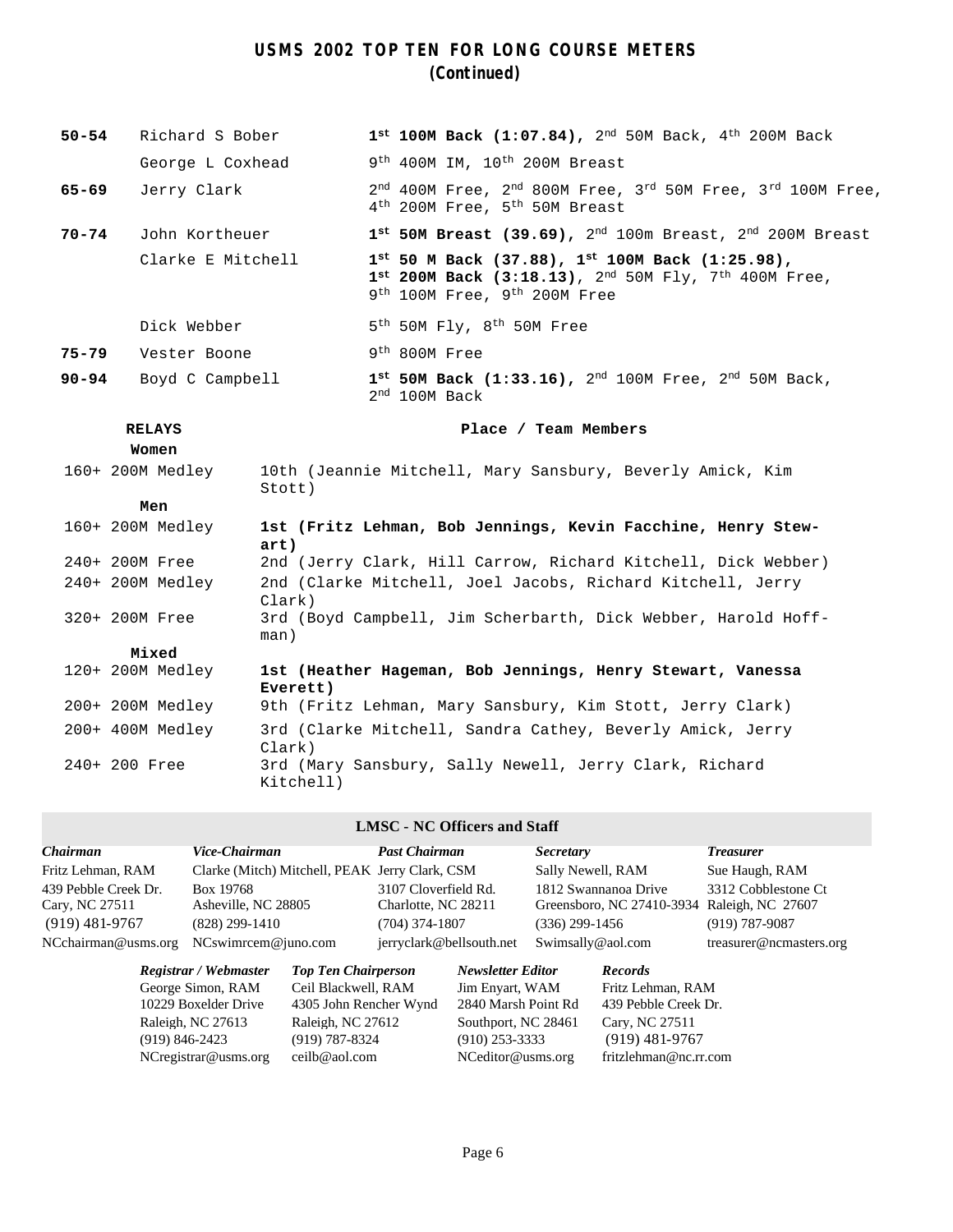## **PERFORMANCE APTITUDES AND ATTITUDES**

#### **WHAT MAKES A CHAMPION**

Coach Wayne McCauley, Masters National Champion, Masters All-American, ASCA Level 4 Masters

A couple of years ago I asked a friend of mine what he was doing with a legal notepad at a Masters swim meet. He wrote down everything he had to think about in his race, a 50-yard butterfly. He had three pages single spaced notes on a 50 yard fly! Now this wasn't an ordinary Masters swimmer; he has an Olympic Gold medal in shot put from 1952, another in 1956, and a silver from 1960. A light went on in my head: so this is how a champion prepares.

I began to break down every aspect of a race, into as many details as possible. Then I began to coach those details to swimmers. It doesn't seem to matter the age, as swimmers from 6 to 80 want to know every detail a coach can give them, so that they can have an advantage over their less informed opponents. I have had eight-year-old girls who could tell every detail of the stroke better than some college swimmers.

Once a swimmer knows that every thing they do can add or subtract a tenth of a second, they pay attention to the details. I break down the start into the start, dive and distance underwater, and finally the breakout into the swim portion. Each turn actually starts five yards out preparing for the turn, then the approach into the wall, the turn, the push off and the and again the breakout into the swim portion. Everything in a swim race can be broken down into tenths of a second.

I challenge swimmers to start with ten items to think about their races. Then expand on that ten as much as possible; suggest going into detail. What have the coaches been talking about during technique workouts? What have the coaches discussed about race strategy? What did the swimmers own best race feel like? Once they start thinking like a coach, my legacy will be lots of new coaches who think about every detail.

Reprinted with permission from the *American Swimming Magazine*, Volume 2002, Issue #3, a publication of The American Swimming Coaches Council For Development. Their website is www.swimmingcoach.org.

**The Secrets of Speed** By John Leonard Executive Director, American Swimming Coaches Association

As an old and declining runner, I spent some time last week, rooting around in some old track training books, trying to find out why I am now so doggone slow, I came across an interesting thing. It's one of those things that you learn when you are young and then you forget for awhile, and then it pops back up into your consciousness. In my case, a very young coach had told me at the Gator Clinic in

January that she had come to the clinic to learn "The Secrets of Speed." The phrase caught my ear. Now, here in front of me on a printed page was the pronouncement …"The Secrets of Speed." Excitement.

The advice was simple; Rhythm, Range, and Relaxation. How elegant. How simple. How perfect. And of course, the same is true for swimming, as for track. Rhythm is two things; Stroke Rate and cosistency of repetition. Range is the simplest; it is stroke length.

Relaxation is the most complex. It means the mysterious ability to apply muscular effort and force at the exact moment of optimum application. The sweet spot in the stroke where propulsive power is maximized… and, most critically, the ability to relax and rest those muscle groups throughout the rest of the stroke cycle, until the arm once again finds the sweet spot and applies force once again.. Coaches know the best swimmers are the smoothest swimmers, the swimmers who "look the easiest" to the eye… those who "flow" through the water. All of this is the result of the successful application of the principle of relaxation.

In order to improve your swimmers' speed you can:

**Improve their stroke rate.** Even tiny stroke rate increases will result in big improvements. Check out the various audio pacer mechanisms on the market. Use them for novice swimmers and even for learn-to-swim swimmers, to improve the consistency of their action, and then increase their stroke rate.

**Improve their distance per stroke (range).** Reduce their total resistance by improving their body posture in the water. Ask them to "find ways" to get down the pool in fewer strokes.

**Improve their ability to relax at peak speed.** The mystery is "how"? Asking for "easy speed" rather than all-out straing efforts is one way.

Many repetitions of short distance at good stroke rate and good stroke length focusing on finding the "sweet spot" is another.. Ask them to ONLY apply force where it matters most. Don't over coach. Let them find the way.

The Secrets of Speed. Beautifully simple. Elegant. Teach them to your swimmers.

Reprinted with permission from the *American Swimming Magazine*, Volume 2002, Issue #4, a publication of The American Swimming Coaches Council For Sport Development. Their website is www.swimmingcoach.org.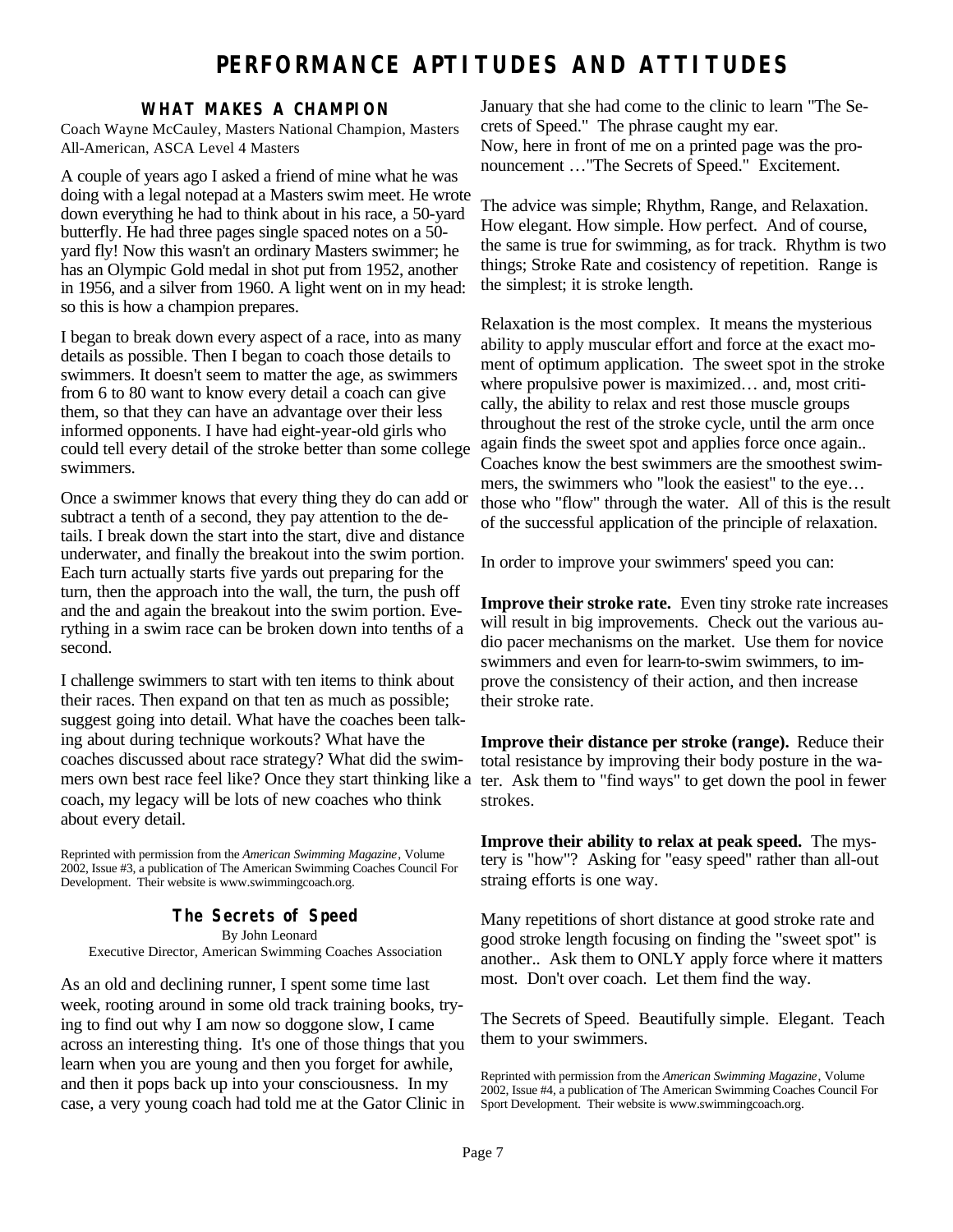

**United States Masters Swimming Convention Committees' Notes, September 11-15, 2002 Compiled by June Krauser, Dixie Zone Chairman**

**BOARD OF DIRECTORS:** Reports were given. Approval was given for the actions of the Executive Committee during the past year. Governance was a concern of the Board. USA-Swimming is also discussing governance and has items on their agenda. It was emphasized that all committees are expected to do their work during the year and not just at the convention. Scott Rabalais presented a new Mission Statement -- "To promote swimming for life among adults in the United States." The theme of this year's convention was "TEAMING TOGETHER." The committees were divided into five blocks.

**Block 1 - Teaming Together - to bring out the best!**  Championship, Coaches, International, Officials, & Rules

**Block 2 - Teaming Together - to take care of business!** Finance, Ad Hoc Legal Counselors, Legislation, & Planning

**Block 3 - Teaming Together - to spread the word!**  Communications, Marketing, Publications, & Registration

**Block 4 - Teaming Together - to strengthen and protect!** Fitness, Insurance, Long Distance, Safety Education, Sports Medicine

**Block 5 - Teaming Together - to preserve and honor!**  ISHOF Nominating, History & Archives, Recognition and Wards, and Records & Tabulation

**CHAMPIONSHIP:** Approved an early check-in policy and the use of heat sheets for Days 2-4 at 2003 SC Nationals in Tempe. A five-day format was approved for the 2003 LC Nationals with the 1500 free on day 1 and the 800 free on day 2. Bids were awarded to Indianapolis for SC 2004 and Savannah GA for LC 2004. A swimmer must make a NQT in either the 800 or 1500m free in order to be able to

swim both distance events at the 2003 LC Nationals.

**COACHES:** Nearly all LMSC's have a coach's representative. Clinics, camps and schools were discussed. Coaching programs include International Coaching and Online Coaching.

**COMMUNICATIONS:** The webmaster position was expanded to a full-time position with compensation of \$60,000 per year. The new level of compensation for the USMS Webmaster, Jim Matysek, and USMS Magazine Editor, Bill Volckening, to be effective 10/01/02. The webmaster reported that we could save as much as \$4,000 per year by purchasing our own server. Since SPAM and viruses are proliferating, Jim advises that you should never respond to unsolicited emails, and that you should never click on 'REMOVE' on a SPAM e-mail.

**CONVENTION:** Next year directions on registration/ certification will be included in the 2003 USMS convention packet. 233 delegates were registered for the convention. The next convention is in San Diego. The 2004 convention is in Orlando. Debbie Cavanaugh will take over certification table in Orlando.

**FINANCE:** USMS dues have been increased \$5 from \$15 to \$20. Zone Representatives were added to the list of those who are eligible for reimbursement of convention expenses under Financial Operation Guidelines (FOG). The contribution to ISHOF will now be \$.25 per swimmer.

#### **USMS DUES INCREASE JUSTIFICATION**

United States Masters Swimming is a dynamic, growing organization, dedicated to providing the highest level of service for its members. During the last decade, we have experienced a substantial increase in services for our members. These services include communications information and resources, such as the USMS web site and the USMS National Publication, *SWIM* Magazine – plus liability and secondary accident insurance coverage for individuals, clubs, officials, and meet hosts, toll-free access to the National Office, coaching resources and programs, and free, web-based publications. Continued support for these services requires a necessary financial commitment, It has *(Continued on page 9)*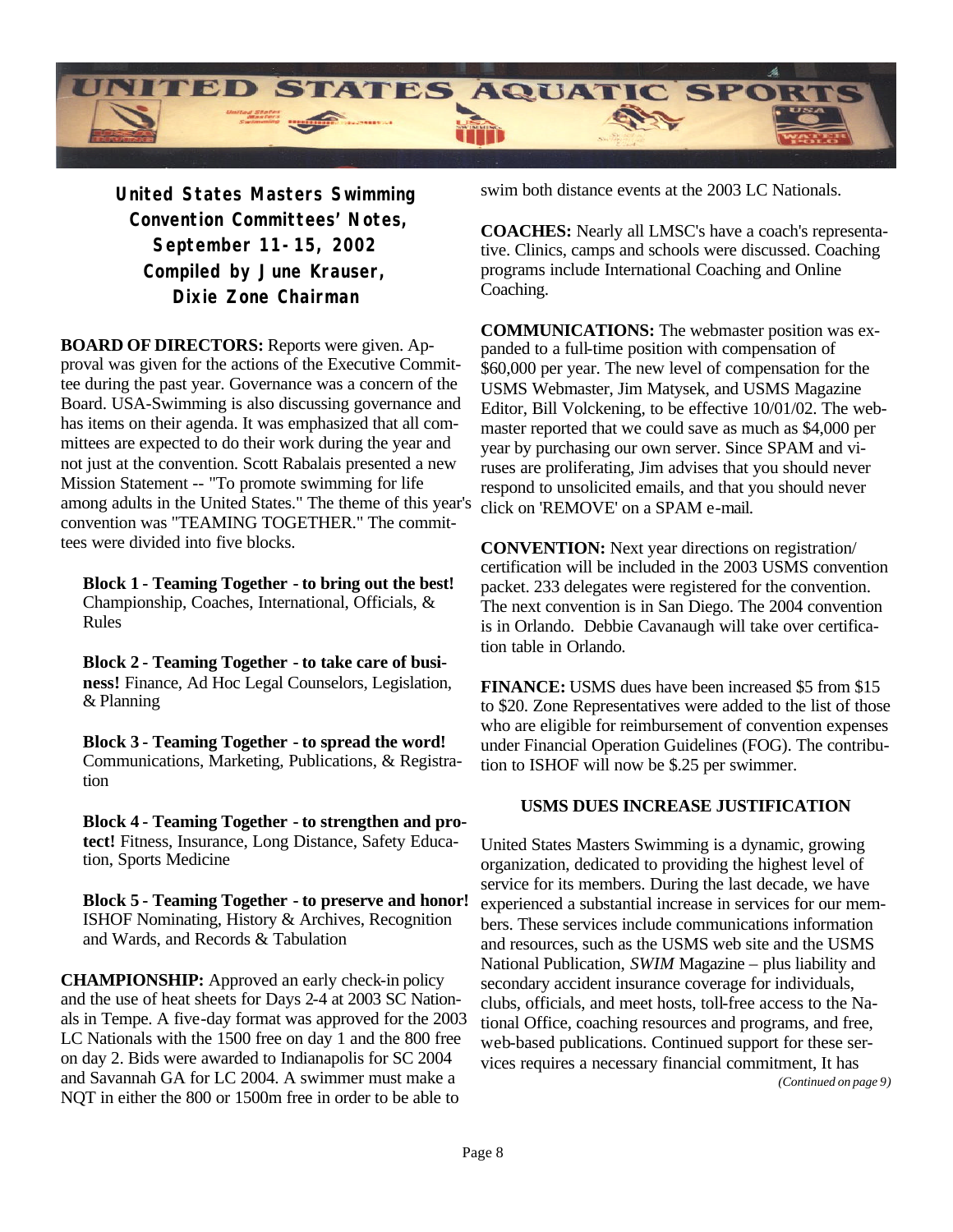#### *(Continued from page 8)*

been 12 years since USMS last increased dues.

Therefore, delegates at the annual USMS convention approved a dues increase of \$5 per swimmer effective for 2003 member registrations. This change applies to full-year and partial-year dues. The five dollars represents only the USMS portion of membership dues. Each LMSC's total annual dues include local and national dues, which are combined into one registration fee. Since LMSCs determine their own local dues, there will be variances in total registration fees among LMSCs. Any local dues increases would be determined by and communicated from the LMSCs and reflected in the total fee.

The matter was given careful consideration, and the resolution was unanimous. USMS is perhaps the best kept secret in adult fitness, and it also continues to be the best bargain. We appreciate your understanding as USMS renews it commitment to offering a program that will continue to benefit you and provide great enjoyment.

**FITNESS:** Three new Fitness events have been established: 30 Minute Swim, Check-Off Challenge, and The Virtual Swim Series. The 2002 Fitness Award was presented to Bill Volckening. The committee is developing a Fitness Handbook to be published. An "Article of the Month" will be placed on the fitness website.

**HISTORY AND ARCHIVES:** Procedures for LMSC's will be developed so that there will be a suggested format for local groups to archive local history. All LMSC's are encouraged to develop histories of their LMSC and to collect stories about individuals in the LMSC. A CD demonstration showed that our maintenance procedures can be put on a CD in a Windows format when they are not yet developed for use directly on the web or when content cannot be put on the web. The committee urges that we move forward to convert digital archives to more conventional formats and affirms the general direction of 'minimal RFP.'

**INSURANCE:** The larger the organization gets with an increase in personnel, the more insurance is required. Our liability loss experience has been excellent. Losses for Secondary Personal Accident continue to come from slips, falls, and strains. The liability insurance carriers will not provide a quote more than 30 days prior to the policy expiration date of 1/1/03 due to climate of the insurance industry.

**INTERNATIONAL:** USMS will consider bidding for the FINA 2006 World Masters Championships. We will not entertain a bid for a Pan Am meet until there is more discussion with ASUA. We envision bidding for a Pan-Pac meet in 2005 and have had several venues express an interest, including the new pool in Maui, HI. If we bid for the FINA 2006 World Masters Championships, the International and Championships committees will be involved.

**LEGISLATION:** The executive committee and the Board of Directors will be involved in the BOD/Governance Task Force. Several housekeeping items were passed as legislation. Next year will be a Legislation year. It was suggested that the Legal Counselors committee look into the possibility of developing model LMSC by-laws.

**LONG DISTANCE:** Two objectives were achieved. (1) Maximize use of electronic communication and delegating. (2) 2004 bids awarded: 3/6000 yd postal -- Central Oregon 3-6 mile OW -- Fernandina Beach 2 Mile cable -- Indy Swim Fit One-Hour Postal -- Tamalpais 5K/1-0K Postal -- St. Louis Area Masters 1 Mile OW -- Hopkins/Maryland Masters 6+ Mile OW -- Metropolitan Swimming 1-3 Mile OW -- Rogue Valley Masters

**MARKETING:** A new brochure will be designed, written, and printed by December 31. There will be no planner for 2003. The committee will design and produce stock ads with camera -ready art and made available on the web. The committee will design and print hang tags to promote Masters Swimming that will be distributed to retailers and distributors to place on their products. To attract larger sponsorships, we have to give them something -- like access to our mailing list.

**OFFICIALS:** A proposed policy for the naming of officials for the SC and LC Nationals Championship meets was developed for review and approval by the Championship Committee and USA-S. The Committee passed the USMS Officials Certification Procedure. Officials Committee liaisons for 2002 are SC at Tempe -- Ted Haartz and LC at Rutgers -- David Diehl.

**PLANNING:** Hints from the summary of a survey will be sent to all LMSC editors. The hints include: exchange newsletters with other clubs or LMSC's especially within the Zone and download other newsletters from the web. A checklist for LMSC's is being prepared for the purpose to help LMSC's identify weaknesses and strengths. The committee will create materials for local swimmers to sell advantages of program to various types of facilities.

*(Continued on page 10)*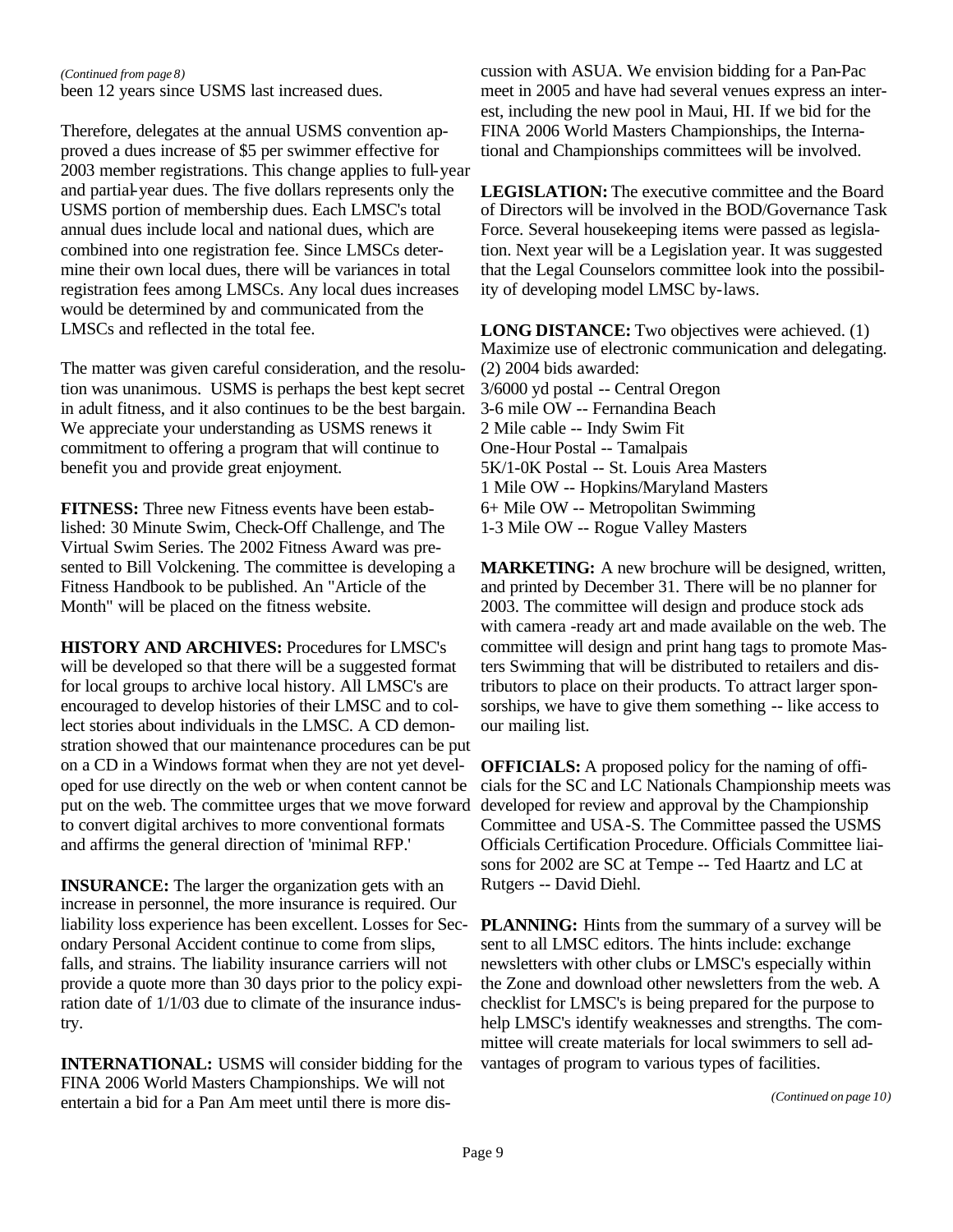#### *(Continued from page 9)*

**PUBLICATION:** The committee had the luxury of choosing from 13 outstanding cover designs for the 2003 Rule Book. The winner was Alison Moore of Hillsboro, OR. The book will be dedicated to Tom Boak. Cheryl Gettefinger will be the Ad coordinator and has suggested considering personal ads in addition to merchandise ads. Committee recommends that all USMS committees compile a policy manual. The committee will review the indexing of the rule book for next year. It was suggested that the committee work with Rules & Officials to investigate compiling a case studies publication.

**RECOGNITION AND AWARDS:** Starting next year there will be a perpetual Ransom J. Arthur award to present at the Awards Banquet. The Raleigh Area Masters National Championship Award will be an official USMS Award presented annually at the House of Delegates meeting, and the winners will be listed in the rule book. Up to fifteen Dorothy Donnelly USMS Service Awards will be given annually. In addition to publishing the list of all Ransom J. Arthur Award winners, factual narratives detailing the reasons each award winner received the award, and their picture will be published. The committee will consider the suggestion that a patch for years of service to USMS be designed and made available for volunteers.

**RECORDS & TABULATION:** The new rule regarding pool length (as defined by Rules Committee) will go into effect January 1, 2003. It is recommended that a pool with a bulkhead be measured before and after every meet. A copy of birth certificate or passport will be required for National records. New forms for National and World Record Applications and Pool Length Certification will be published.

**REGISTRATION:** Total registrations to date are at 40,224 - just a few under last year's total. South Carolina is at 130% of last year. Twelve LMSC's do not use USMS registration software. A few don't do registrations on a computer. Esther has volunteered to do the processing for small LMSC's. Help will be given others to get them up and running on the software. Legal Counsel is looking into online registration. A permanent ID number will be included in the software. The target date is November 1, 2002 or as soon as possible.

**RULES:** The sense of the house on pool length issues were (1) All official times should be obtained in pools that meet the length standard. USMS needs to continue to sanction meets in facilities that do not meet the standards, but we should not recognize these results for official purposes. (2) USMS must enforce pool length and starting blocks. (3)

Enforce these rules by using the sanctioning process. (4) All lanes need to be measured for certification and recertification. A certified Surveyor should not be required. For Nationals the order of both distance events may be changed, and Heat Sheets for pre-seeded events shall be made available at the time of registration.

**SAFETY & EDUCATION:** The committee recommended that time be scheduled for CPR training for delegates at next year's convention. The USMS Safety Handbook as of 2001 will be distributed electronically. Appoint a committee member to be a liaison to the Open Water Safety subcommittee if Open Water so desires. Provide safety 'blurbs' and 'fill' articles for newsletter editors.

**ZONE:** Requested an opinion from Legal Council as to the status of separate zone funds. The committee will work to further define their role and develop written guidelines. The Zone reps will have the same status as standing committee chairs when funding convention expenses. Lynn Hazelwood was elected as Zone Chairman.

**AD HOC LEGAL COUNSELORS:** The chairman gave an explanation of the types of legal issues that USMS Legal Counsel encounters regularly. There was discussion of electronic transactions statutes and their impact on the ability to have on-line registration for USMS. There is also a need to find legal expertise in the area of information technology and electronic transactions. The committee leans toward encouragement of safety training rather than specific requirements.

**AD HOC ISHOF NOMINATING:** Frank Piemme was selected as the USMS nominee to be submitted to the ISHOF for consideration for induction in 2004. The USMS Candidate Selection Policy/Procedures were revised to align with those of ISHOF.

**ENDOWMENT FUND:** As of June 30, 2002, the Fund balance stood at \$110,987.28. The initial grant of \$2,500.00 has been made to Indiana University for the benefit of the Counsilman Center for the Study of Swimming. The grant for the essential tremor is still looking for a sponsor. No USMS matching funds will be requested for 2003. Current budgeting for matching funds will be suspended for the balance of 2002. The check-off program on registrations should be encouraged. A draft of criteria for grants by Sports Medicine and others is being worked on.

**DATABASE TASK FORCE:** The first task is to create a uniform ID or "permanent ID" for each swimmer. It is understood that it would cost the organization less money to *(Continued on page 11)*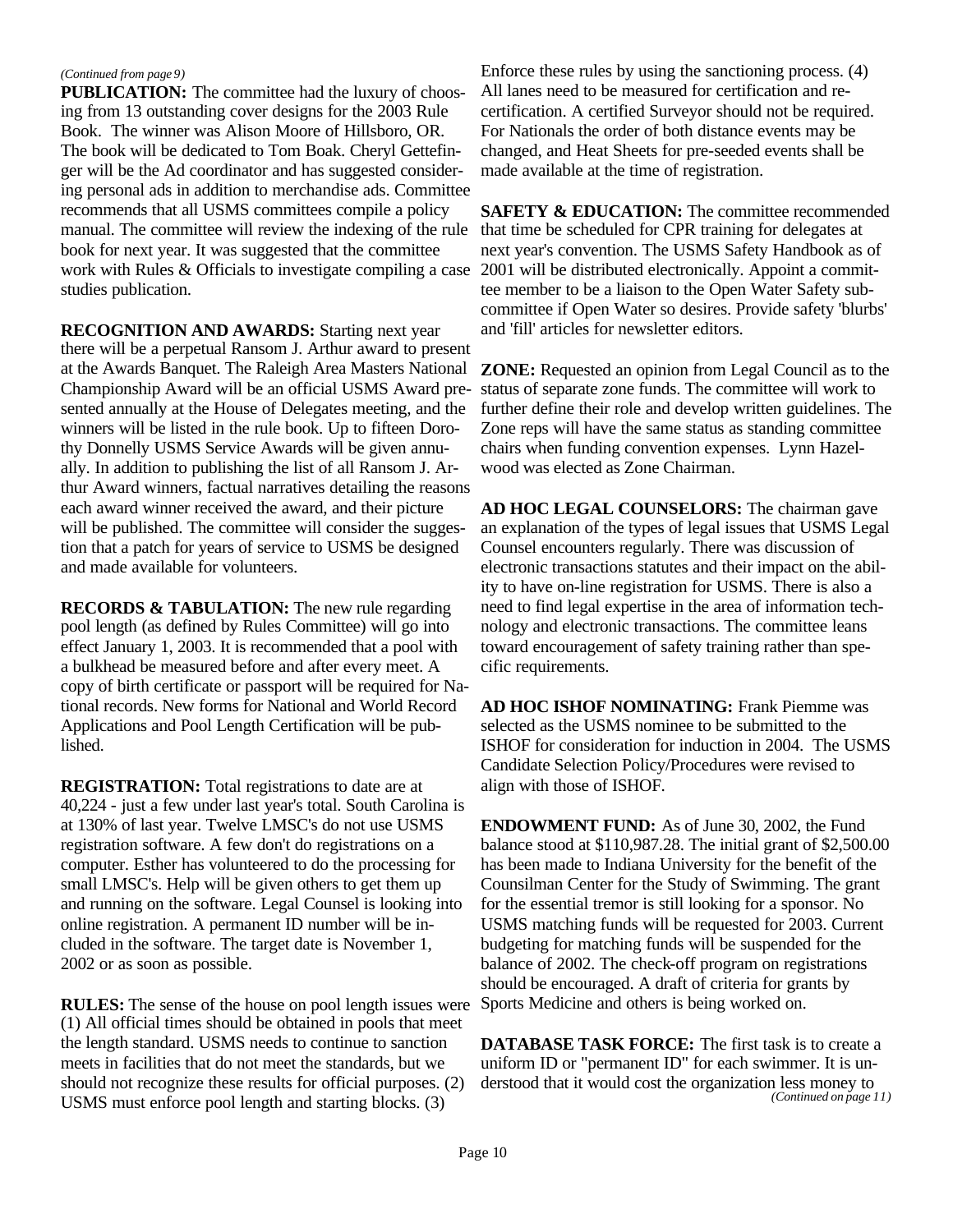create one main database rather than continue to update the website: www.dixiezone.org. current individual databases. Needed right now is a Project Administrator.

#### **Dixie Zone Minutes, September 14, 2002**

The Chairman, June Krauser called the meeting to order. Vice Chairman Lisa Watson was the recorder. This was a luncheon meeting and thanks to Randy Nutt for making arrangements for lunch.

#### **1. Introduction**

After the thirty Dixie Zone delegates introduced themselves, a count was taken of each LMSC. Georgia LMSC had 6, Florida LMSC had 6, Florida Gold Coast LMSC had 6, North Carolina LMSC had 4, South Carolina LMSC had 1, Southeastern LMSC had 3, and Southern LMSC had 4.

#### **2. Zone Specific Tasks**

A. Financial Report. There was a discussion regarding the Executive Committee's recommendation that Financial Operating Guidelines be amended for zone dues collection and disbursement. Members voiced concern that this would make the process much more difficult, and that it would be preferable to continue letting each zone take care of their own finances.

B. Zone Newsletters continue to be published in a timely manner.

C. Top Ten Times. The committee commended Dick Brewer for handling Dixie Zone Top Ten Times.

D. Records. The committee voted to establish a written policy of guidelines for submitting times for Dixie Zone Records. Chairman Ed Saltzman and the Dixie Zone Top Ten Recorders will comprise this committee.

E. Top Ten Patches. Debbie Cavanaugh said that we are in good shape with patches. LMSC's were encouraged to continually remind their LMSC's that swimmers are eligible for a patch when they make the Dixie Zone Top Ten.

#### **3. Zone Activities for 2002-2003**

A. Championship Meet bids. The Dixie Zone Committee awarded Dixie Zone Championships to the following bids for 2003: SCY--Savannah, GA (April 26-27), SCM-- Marietta, GA (December 6-7), Open Water-Carter's Lake, GA (July 19).

B. Thanks to Ed Saltzman and Dick Brewer, we were provided two nice calendars to schedule the 2003 events calendar. These dates will eventually be found on the Dixie Zone

#### **4. Coaches Mentor Program**

Scott Rabalais encouraged the LMSC's to take advantage of the Coaches Mentor Clinics, which will provide each zone with a dual clinic for coaches and swimmers. Randy Nutt encouraged the LMSC's also to take advantage of the Open Water Clinics, which can pay \$500 to bring someone to conduct a clinic.

#### **5. Future Direction of Zones**

Our members felt that the Dixie Zone was thriving and hoped this trend continues.

#### **6. Discussion of 'Hot' Convention Topics**

The new block format was discussed. On the positive side, it was a new idea and was conceived to promote interaction between committees. The downside was that there was not enough time allocated for committees to conduct their own business. Also, with similar committees grouped together in the block format, it made it impossible for someone with similar interests to attend different committee meetings. One member suggested that if the block format continues, the committees should meet first and then come back in a group discussion.

#### **7. New Business**

Scott Rabalais was congratulated for bringing the LCM Nationals to the Dixie Zone because Savannah, GA was awarded the LC bid for 2004!



George Simon and Hill Carrow present Carolyn Boak with the Raleigh Area Masters National Championship Award.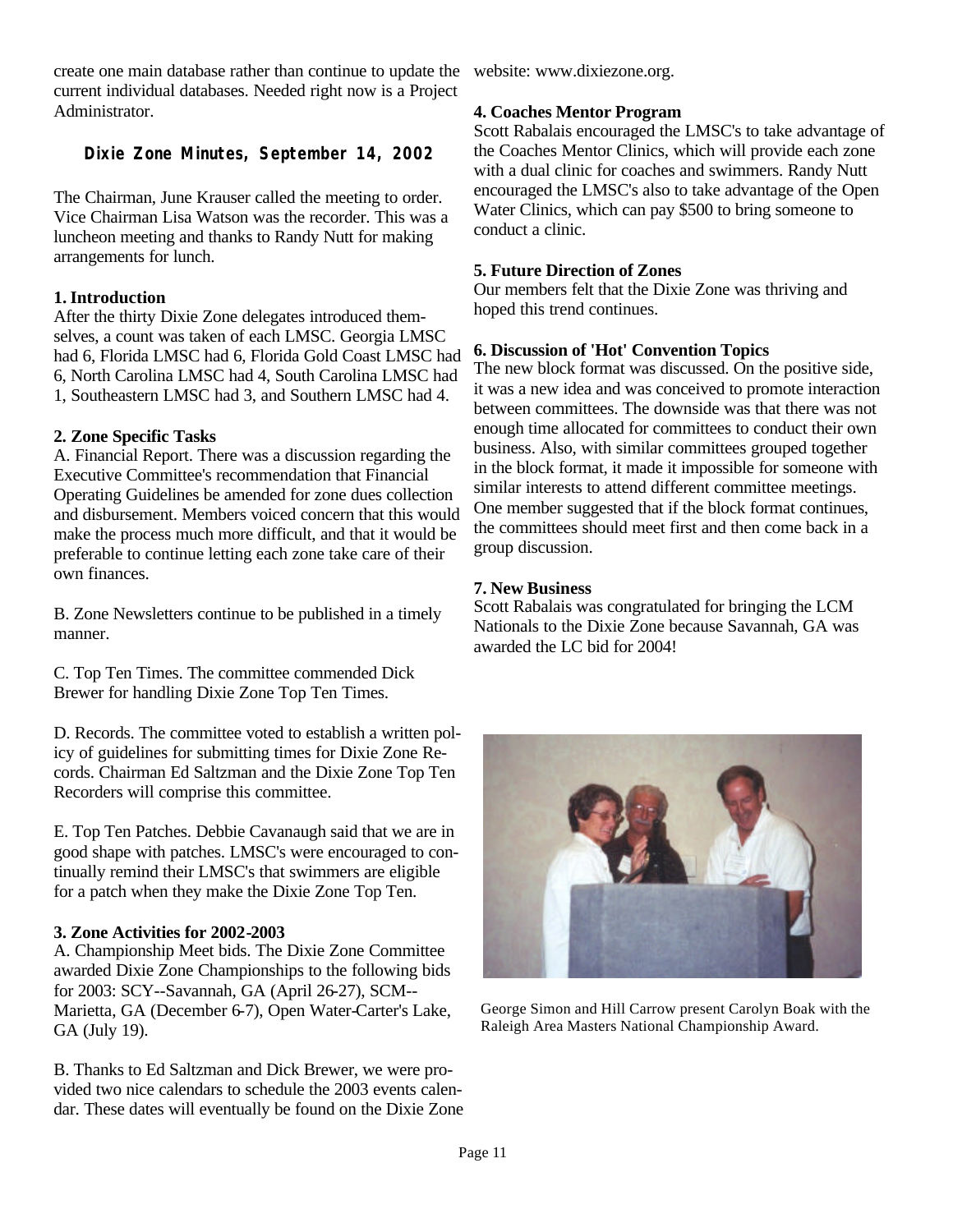#### **UPCOMING 2003 MASTERS SWIMMING EVENTS**

| <b>DATE</b><br>2003 |           | <b>EVENT</b>                           | <b>LOCATION</b>                                 | POINT OF CONTACT                                                                                 |
|---------------------|-----------|----------------------------------------|-------------------------------------------------|--------------------------------------------------------------------------------------------------|
| Jan                 | 4         | Summerville Masters SC Meet SCY        | Summerville, SC                                 | Joanne Stroud, 843-832-3812,<br>jksmt@sc.rr.com                                                  |
|                     | 25, 26    | Sunbelt Championships SCY              | Charlotte, NC                                   | Bernie White & Ken Johnson,<br>$(704)$ 364-2141                                                  |
| Feb                 | 15, 16    | Virginia Masters Winter Invitational   | Midlothian, VA                                  | Nancy Miller, 804-320-2143,<br>nancymillr@aol.com, James Wolfle,<br>757-393-1799, wolfle@aol.com |
| Mar                 | 1         | Frank Clark SCY Meet                   | Greensboro, NC                                  | Craig Hertz, 336.373.5916                                                                        |
|                     | 1, 2      | Maryland Masters Winter Meet           | UMBC, Catonsville, MD                           | Barbara Protzman, 410-788-2964(h),<br>swimbarb@hotmail.com                                       |
|                     | 2         | <b>VMST Chinn Aquatics Swim Meet</b>   | Woodbridge, VA                                  | Harry DeLong at hdelong@comcast.net<br>or phone at 703-368-0309.                                 |
|                     | 15, 16    | St. Patrick's Day Invitational         | Atlanta, GA                                     | Lisa Watson, 770-497-1901(h),<br>lwatson@hermes.gc.peachnet.edu                                  |
| Apr                 | $11 - 13$ | Colonies Zone SC Champs                | George Mason Univ, Fair-<br>fax, VA             | Cheryl Ward, 703-359-5366,<br>cherylaward@yahoo.com;                                             |
|                     | $24 - 27$ | <b>YMCA Nationals SCY</b>              | Sarasota FL                                     |                                                                                                  |
|                     | 26, 27    | Dixie Zone SCY Championships           | Savannah, GA                                    | Scott Rabalais, 912-927-7016,                                                                    |
| May                 | 3, 4      | NC State Championships SCY             | Raleigh, NC                                     |                                                                                                  |
|                     | $5 - 18$  | <b>USMS National SCY Championships</b> | Tempe AZ                                        |                                                                                                  |
| Jun                 | $1 - 7$   | National Senior Games SCY              | Midtown Community Cen-<br>ter, Newport News, VA | Scott Rabalais, 912-927-7016,<br>scottrabalais@compuserve.com;<br>www.nationalseniorgames.org    |
| Aug                 | $14 - 17$ | <b>USMS</b> National LCM Championships | <b>Rutgers NJ</b>                               |                                                                                                  |

#### **USMS CHAMPIONSHIPS**

| <b>DATE</b>               | <b>EVENT</b>                                            | <b>LOCATION</b>                              | <b>POINT OF CONTACT</b>                                                                  |
|---------------------------|---------------------------------------------------------|----------------------------------------------|------------------------------------------------------------------------------------------|
| $1/1/2003 -$<br>1/31/2003 | 2003 USMS One Hour Postal Cham-                         | <b>Your Pool</b>                             | Kristine Lewis, 503-641-9486,                                                            |
| 5/3/2003                  | pionship<br>2003 USMS 2-Mile Cable Champi-<br>onship OW | Decker Lake, Austin, TX                      | kristine.lewis@phs.com<br>James Allen, 512-249-9297, austin-<br>cableswim@yahoo.com      |
| $5/15/2003$ -             | 2003 USMS SC Championships                              | Mona Plummer Aquatic                         | Mark Gill, 202 E Baseline Rd #146,                                                       |
| 5/18/2003                 |                                                         | Complex, ASU, Tempe, AZ                      | Tempe, AZ 85283, 480-775-1485,<br>$mark$ .gill@asu.edu;                                  |
| $5/15/2003$ -             | 2003 USMS 5K/10K Postal Champi-                         | Your Pool                                    | Mel Goldstein, 317-253-8289, gold-                                                       |
| 9/30/2003                 | onship                                                  |                                              | stein@mindspring.com                                                                     |
| 6/14/2003                 | 2003 USMS 3K Open Water Cham-<br>pionships              | Hartwell Lake, Clemson, SC                   | Jacque Grossman, 864-654-4704,<br>jelg@innova.net                                        |
| 6/21/2003                 | 2003 USMS 1-Mile Open Water<br>Championship             | Eagle Creek Reservoir, Indi-<br>anapolis, IN | Mel Goldstein, 317-253-8289, gold-<br>$\underline{\text{stein} @ \text{mindspring.com}}$ |
| 7/27/2003                 | 2003 USMS 5K Open Water Cham-<br>pionship               | Elk Lake, Bend, OR                           | Pam Himstreet, 541-385-7770, him-<br>street@bendcable.com                                |
| 8/3/2003                  | 2003 USMS 10K Open Water Cham-<br>pionshi               | Pacific Ocean, Santa Cruz,<br><b>CA</b>      | Joel Wilson, 831-425-5762, open-<br>$\frac{\text{water@got.net}}{}$                      |
| $8/14/2003$ -             | 2003 USMS LC Championships                              | Sonny Werblin Rec Center,                    | Edward Nessel, 908-561-5339, ednes-                                                      |
| 8/17/2003                 |                                                         | Rutgers University, Piscata-<br>way, NJ      | sel@aol.com                                                                              |
| $9/1/2003 -$              | 2003 USMS 3000/6000 Yard Postal                         | Your Pool                                    | Doug Garcia, 509-332-1621(h), douggar-                                                   |
| 10/31/2003                | Championship                                            |                                              | cia@usms.org                                                                             |
|                           |                                                         |                                              |                                                                                          |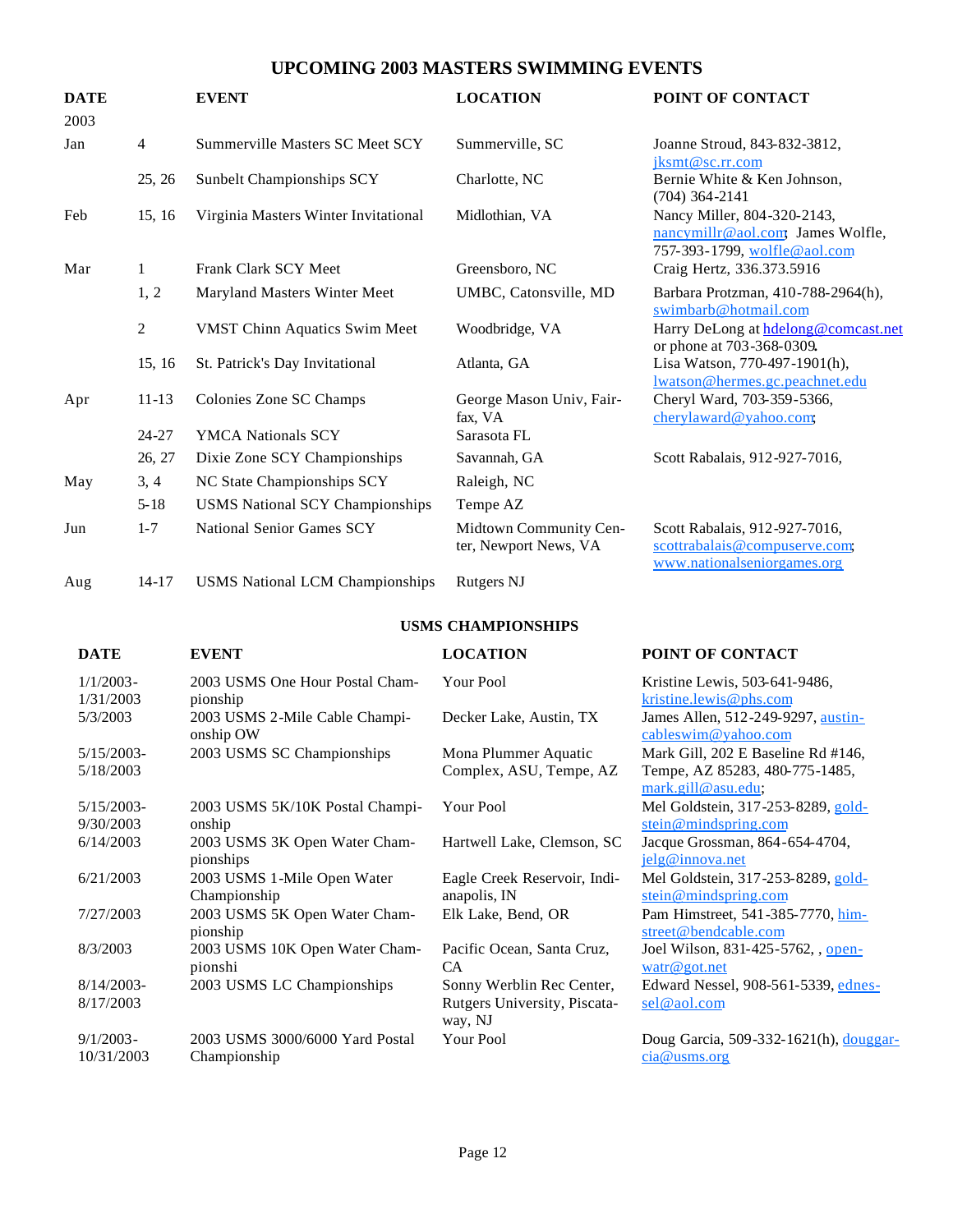#### **FRANK CLARK MASTERS OPEN Greensboro, NC Saturday, March 1, 2003**

**Sponsored By:** Triad Masters Swimming (TMS) and the Greensboro Parks & Recreation Dept. **Sanctioned By:** LMSC for USMS, Inc. Sanction #133-02 **Meet Referee:** TBA **Meet Director:** Craig Hertz **Location:** Grimsley High School, 801 Westover Terrace, Greensboro, NC (336) 373-5916. 8-lane 25-yard pool.

Pool length has been certified in accordance with USMS rules. Non-turbulent lane markers. Colorado electronic timing. 6 lanes will be used for continuous competition. One lane will be continuous warm-up/warm-down.

**Time:** Saturday, March 1. Warm-up: 8:30 – 9:30 am. Lanes 1 & 2 will be designated sprint lanes with diving allowed from 9:00-9:20 am. Events start at 9:30 am. THERE WILL BE NO DIVING in the warm-up lane once competition has begun.

**Rules:** Swimmers must be registered with United States Master Swimming (USMS). A photocopy of your current 2003 registration card **must accompany your entry**. 2003 USMS rules shall prevail. Age is determined as of March 1, 2003. Competitors must be at least 19 years old. Swimmers are limited to 5 individual events plus relays. **The 200 open event will be your choice of back, breast, or fly (be sure to specify which stroke.)**

**Deadline:** Meet entries **MUST BE RECEIVED BY 2/21/03**. Deck entries will be accepted at \$5 per event until 9:00 am. No faxes.

**Fees:** \$6.00 surcharge for automatic timing and pool rental. \$3.00 per individual event. \$5.00 per relay. Individual event **fees must accompany entries** and are non-refundable. **Make check payable to TMS**. Send entries, copy of USMS card, and fees to: Callie Stuhler, 1104 Portland Street, Greensboro, NC 27403

**Awards:** Ribbons will be given out to the top 8 finishers in each event in each age group and the top three teams in relays.

**Scoring:** Individual events will be scored 7-5-4-3-2-1, and relays 14-10-8-6-4-2. Meet results will be sent to team representatives and the short course records chairperson.

**Seeding:** All events will be seeded by sex and time. 1650 will be a positive check-in and will be seeded by time, combining sexes if needed. The 200 open event will be seeded by time. All events will be seeded slow to fast with the exception of the 1650, which will be seeded fast to slow. Note: **One-time Event Registration will be offered. ALL deck entries, including one -time registration entries, must be received by 9:00 am.** 

**Lodging:** Battleground Inn, 1517 Westover Terrace, 336-272-4737. Courtyard by Marriott, 4400 W. Wendover Ave., 336-294-3800 OR 1-800-321-2211. Microtel Inn, 4304 Big Tree Way, 336-547-7007 OR 1-800-956-7007.

**Directions:** 1) From I-40 EAST: take Wendover Ave EAST (exit 214B). From I-40 WEST: take Wendover Ave EAST (exit 214). Go RIGHT. Follow Wendover EAST for 5-10 minutes. *See #3* 2) From I-85 NORTH: Take Holden Road (exit 121). Take service road to Holden Rd. Turn LEFT onto Holden Rd.

Go approx 4 miles. Turn RIGHT onto Wendover Ave EAST. Go 1.8 miles. *See #3*

3) Take Benjamin Pkwy SOUTH exit. Turn LEFT at 2nd light onto Campus Drive. Pool is on right, immediately after tennis courts, parking lot is across the street.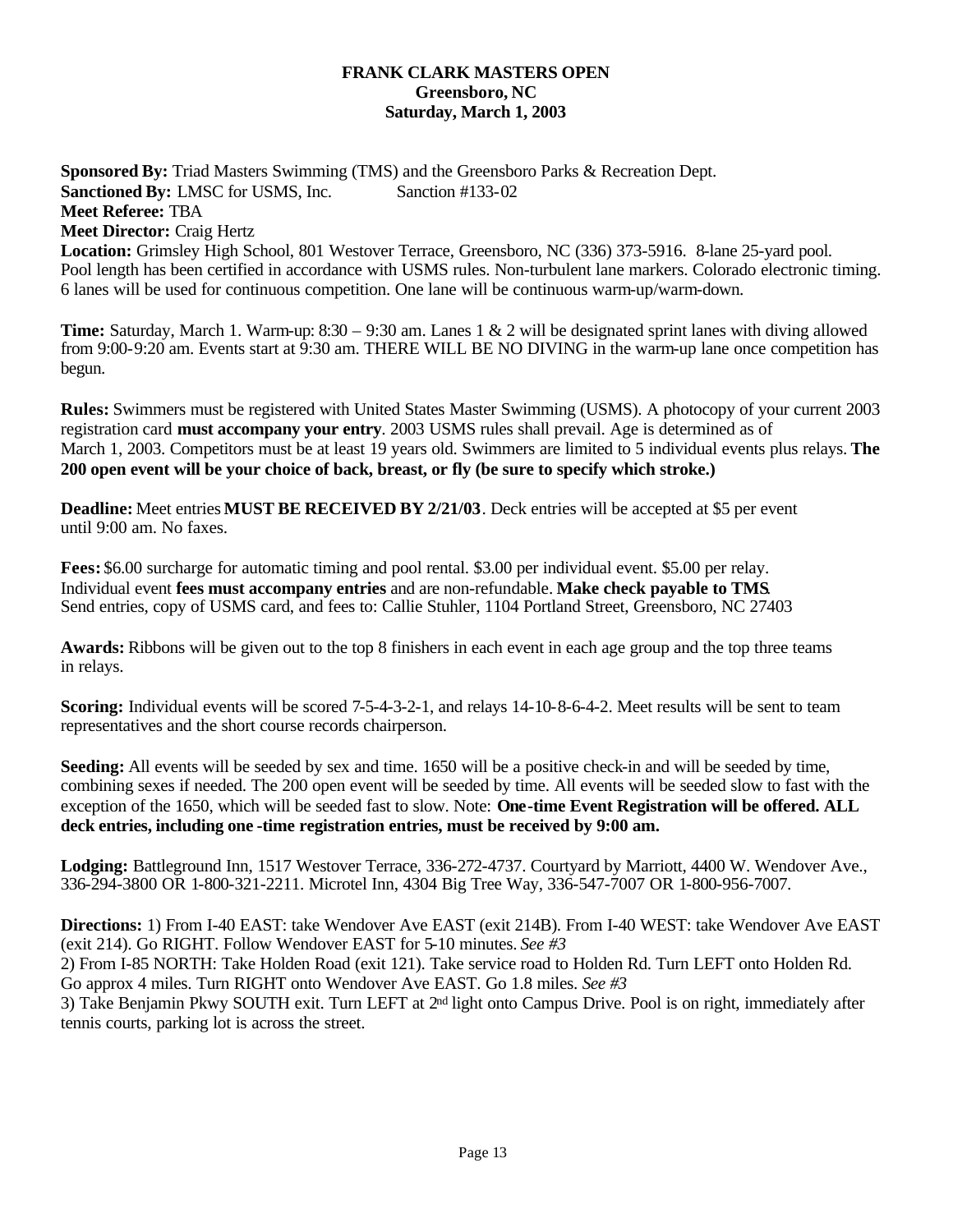#### **FRANK CLARK MASTERS OPEN—March 1, 2003 OFFICIAL ENTRY** (please print)

|                 |                                                                                                                       | Address: Phone: Phone: Phone: Phone: Phone: Phone: Phone: Phone: Phone: Phone: Phone: Phone: Phone: Phone: Phone: Phone: Phone: Phone: Phone: Phone: Phone: Phone: Phone: Phone: Phone: Phone: Phone: Phone: Phone: Phone: Pho |                                                                                                                       |                |
|-----------------|-----------------------------------------------------------------------------------------------------------------------|--------------------------------------------------------------------------------------------------------------------------------------------------------------------------------------------------------------------------------|-----------------------------------------------------------------------------------------------------------------------|----------------|
| Age:            |                                                                                                                       | $Sex: M$ $F$                                                                                                                                                                                                                   |                                                                                                                       |                |
|                 |                                                                                                                       |                                                                                                                                                                                                                                |                                                                                                                       |                |
| Women           | <b>Time</b>                                                                                                           | Event                                                                                                                                                                                                                          | Time                                                                                                                  | Men            |
| $\mathbf{1}$    |                                                                                                                       | 500 Yd. Freestyle                                                                                                                                                                                                              | <u> 1999 - Johann Harry Harry Harry Harry Harry Harry Harry Harry Harry Harry Harry Harry Harry Harry Harry Harry</u> | $\overline{2}$ |
| 3               |                                                                                                                       | 400 yd. I.M.                                                                                                                                                                                                                   |                                                                                                                       | $\overline{4}$ |
| 5               |                                                                                                                       | 200 yd. Medley Relay                                                                                                                                                                                                           |                                                                                                                       | 6              |
| $**$            |                                                                                                                       | 10 minute break                                                                                                                                                                                                                |                                                                                                                       | $**$           |
| 7               | <u> 1989 - Johann Stein, mars an t-Amerikaansk kommunister (</u>                                                      | 200 yd. I.M.                                                                                                                                                                                                                   |                                                                                                                       | 8              |
| 9               | <u> 1989 - Johann Stein, mars an t-Amerikaansk kommunister (</u>                                                      | 100 yd. Breast                                                                                                                                                                                                                 |                                                                                                                       | 10             |
| 11              | <u> 1989 - Johann Barn, mars and de Branch Barn, mars and de Branch Barn, mars and de Branch Barn, mars and de Br</u> | 50 yd. Butterfly                                                                                                                                                                                                               | <u> 2000 - Andrea Albert III, poet et al. et al. et al. et al. et al. et al. et al. et al. et al. et al. et al. e</u> | 12             |
| 13              | <u> 1989 - Johann Barbara, martin amerikan ba</u>                                                                     | 100 yd. Freestyle                                                                                                                                                                                                              |                                                                                                                       | 14             |
| 15              |                                                                                                                       | 200 yd. Mixed Free Relay                                                                                                                                                                                                       |                                                                                                                       | 16             |
| 17              | <u> 1989 - Johann Barn, mars eta bainar eta idazlea (</u>                                                             | 100 yd. Backstroke                                                                                                                                                                                                             |                                                                                                                       | 18             |
| 19              |                                                                                                                       | 50 yd. Breastroke                                                                                                                                                                                                              | <u> 2000 - Jan James James Jan James James James James James James James James James James James James James Jam</u>  | 20             |
| 21              | the contract of the contract of the contract of the contract of                                                       | 100 yd. I.M.                                                                                                                                                                                                                   | <u> 2008 - John Stone, Amerikaans en Stone (</u>                                                                      | 22             |
| 23              |                                                                                                                       | 200 yd. Freestyle                                                                                                                                                                                                              | <u> 1980 - Johann Barbara, martin amerikan ba</u>                                                                     | 24             |
| 25              | <u> 1989 - Johann Barbara, martin a</u>                                                                               | 200 yd. Mixed Medley Relay                                                                                                                                                                                                     |                                                                                                                       | 26             |
| 27              |                                                                                                                       | 50 yd. Freestyle                                                                                                                                                                                                               |                                                                                                                       | 28             |
| 29              |                                                                                                                       | 100 yd. Butterfly                                                                                                                                                                                                              |                                                                                                                       | 30             |
| 31              | <u> 1989 - Johann Barn, mars and de Branch Barn, mars and de Branch Barn, mars and de Branch Barn, mars and de Br</u> | 50 yd. Backstroke                                                                                                                                                                                                              |                                                                                                                       | 32             |
| 33              | <u> 1989 - Johann Barbara, martxa al III-lea (h. 1989).</u>                                                           | 200 yd. Open Event                                                                                                                                                                                                             |                                                                                                                       | 34             |
|                 |                                                                                                                       | (specify stroke)                                                                                                                                                                                                               |                                                                                                                       |                |
| 35              |                                                                                                                       | 200 yd. Free Relay                                                                                                                                                                                                             | <u> 1999 - Johann Barn, fransk politik amerikansk politik (</u>                                                       | 36             |
| 37              |                                                                                                                       | 1650 yd. Freestyle                                                                                                                                                                                                             |                                                                                                                       | 38             |
|                 |                                                                                                                       |                                                                                                                                                                                                                                |                                                                                                                       |                |
|                 | Number of events:                                                                                                     | $=$ \$6.00                                                                                                                                                                                                                     |                                                                                                                       |                |
| Meet surcharge: |                                                                                                                       |                                                                                                                                                                                                                                |                                                                                                                       |                |
| Total:          |                                                                                                                       |                                                                                                                                                                                                                                |                                                                                                                       |                |

#### **BE SURE TO SPECIFY THE STROKE FOR THE 200 YARD OPEN EVENT – EVENTS 33 & 34!!!**

PLEASE READ AND SIGN:

I, the undersigned participant, intending to be legally bound, hereby certify that I am physically fit and have not been otherwise informed by a physician. I acknowledge that I am aware of all the risks inherent in Masters Swimming (training and competition), including possible permanent disability or death, and agree to assume all of those risks. AS A CONDITION OF MY PARTICIPATION IN THE MASTERS SWIMMING PROGRAM OR ANY ACTIVITIES THERETO, I HEREBY WAIVE ANY AND ALL RIGHTS TO CLAIMS FOR LOSS OR DAMAGES, INCLUDING ALL CLAIMS FOR LOSS CAUSED BY THE NEGLIGENCE, ACTIVE OR PASSIVE, OF THE FOLLOWING: UNITED STATES MASTERS SWIMMING, INC., THE LOCAL MASTERS SWIMMING COMMITTEES, THE CLUBS, HOST FACILITIES, MEET SPONSORS, MEET COMMITTEES, OR ANY INDIVIDUALS OFFICIATING AT THE MEET OR SUPERVISING SUCH ACTIVITIES. In addition, I agree to abide by and be governed by the rules of USMS.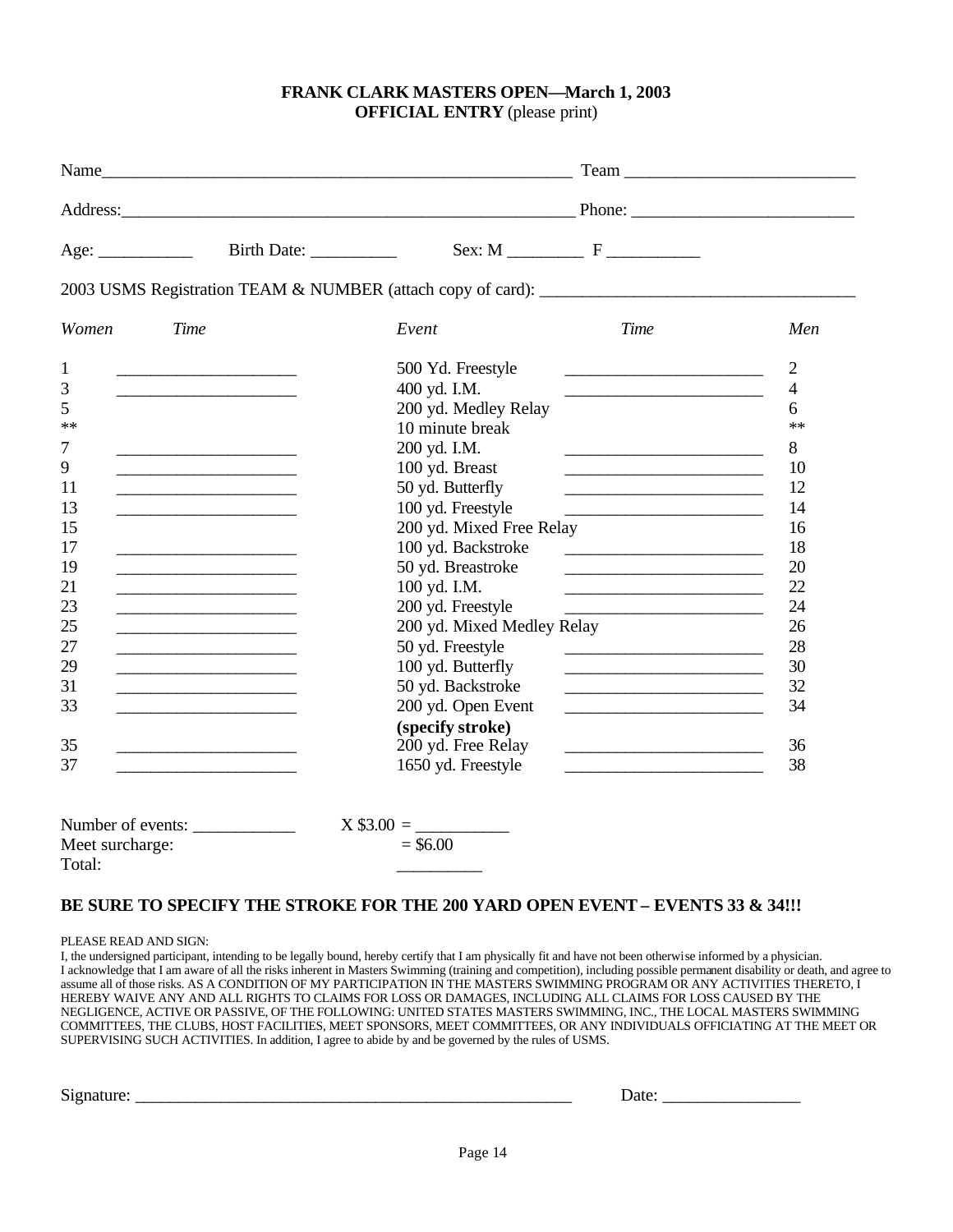## *20th ANNUAL* **CHARLOTTE SWIMMASTERS SUNBELT CHAMPIONSHIP** *January* **25-26, 2003**

| Sanction:             | Sanction by LMSC for NC for USMS, Inc. Sanction #133-01                                                                                                                                                                                                                                                                                                                                                                                                                                                                                     |  |  |
|-----------------------|---------------------------------------------------------------------------------------------------------------------------------------------------------------------------------------------------------------------------------------------------------------------------------------------------------------------------------------------------------------------------------------------------------------------------------------------------------------------------------------------------------------------------------------------|--|--|
| Meet Director:        | Bernie White and Ken Johnson (704/364-2141)<br>Meet Referee: Jim Duff                                                                                                                                                                                                                                                                                                                                                                                                                                                                       |  |  |
| Facility:             | Mecklenburg County Aquatic Center, 800 East Second Street, Charlotte NC. (704) 336-3483<br>The pool is 50 meters by 25 yards, with a bulkhead dividing the competition area into an 8 lane<br>25 yard course. Continuous warm up/down lanes available in separate tank. Click here for a<br>map. Parking is across the street on Saturday. The pool length has been certified in accord with<br>USMS rules.                                                                                                                                 |  |  |
| Rules:                | Swimmers must be registered with USMS as of the first day of the meet as determined by the<br>Registrar of NCMS. No Exceptions. USMS rules govern the meet. Swimmers are limited to 5<br>individual events per day. Note: USMS One Day Registration forms will not be available at<br>this meet.                                                                                                                                                                                                                                            |  |  |
| Deadline:             | Entries must be received by mail or fax to Jerry Clark (704) 334-6223 by 5:00pm January 17,<br>2003. Entries received after this time and date will be handled as <b>deck entries.</b>                                                                                                                                                                                                                                                                                                                                                      |  |  |
| Fees:                 | \$3.00 per event for pre-registration. Deck entries accepted at \$5.00 per event. There are no relay<br>charges. There will be no refunds, unless the meet date is changed.                                                                                                                                                                                                                                                                                                                                                                 |  |  |
| Scoring $&$<br>Awards | Individual events will be scored 9-7-6-5-4-3-2-1; relays doubled for team scoring. Ribbons<br>given to top 8 finishers in each event. High point awards given each sex/age group.                                                                                                                                                                                                                                                                                                                                                           |  |  |
| Seeding:              | All events will be seeded by sex and time, with the exception of the following events: 1650,<br>1000, 500 and 400 IM. These events will be seeded by time only with sexes combined. All<br>events will be seeded slow to fast except the 500 free which will be fast to slow. " no time"<br>will be placed in slow heats. Meet Director reserves right to combine sexes in any events. For<br>the 500 free, you must reconfirm you will swim this event before the break on Sunday by<br>initialing your name at the deck enter/relay desk. |  |  |
| Schedule:             | Saturday morning: Warm up 8:00am; first heat of the distance events start 8:45am promptly.<br>Saturday afternoon: Warm up 11:30am; first heat event 5 starts 12:30pm promptly. Sunday<br>morning: Warm up 8:00am; first heat of event starts 8:45am promptly.<br>You must always enter the pool feet first except in sprint lanes. No paddles or kickboards al-<br>lowed in warm up/down swimming.                                                                                                                                          |  |  |
| Lodging:              | Adams Mark \$65 (704) 372-4100 or (800) 444-2326; Four Points Sheraton \$65* (704) 372-<br>7550 or (800) 762-1995; Hampton Inn \$79* (704)373-0917. Mention Masters Swim Meet<br>when you call. All ez walk to pool. Best to reserve early as rates based on space available.<br>*denotes free breakfast.                                                                                                                                                                                                                                   |  |  |
| Social                | Have A Nice Day restaurant at 6:30 Saturday. Would be appreciated if you reserve space when<br>mailing entry. Maps will be at pool.                                                                                                                                                                                                                                                                                                                                                                                                         |  |  |
| <b>LMSC</b>           | Saturday January 25, 2003 immediately following afternoon events. All officers and team<br>Meeting: reps are urged to attend.                                                                                                                                                                                                                                                                                                                                                                                                               |  |  |